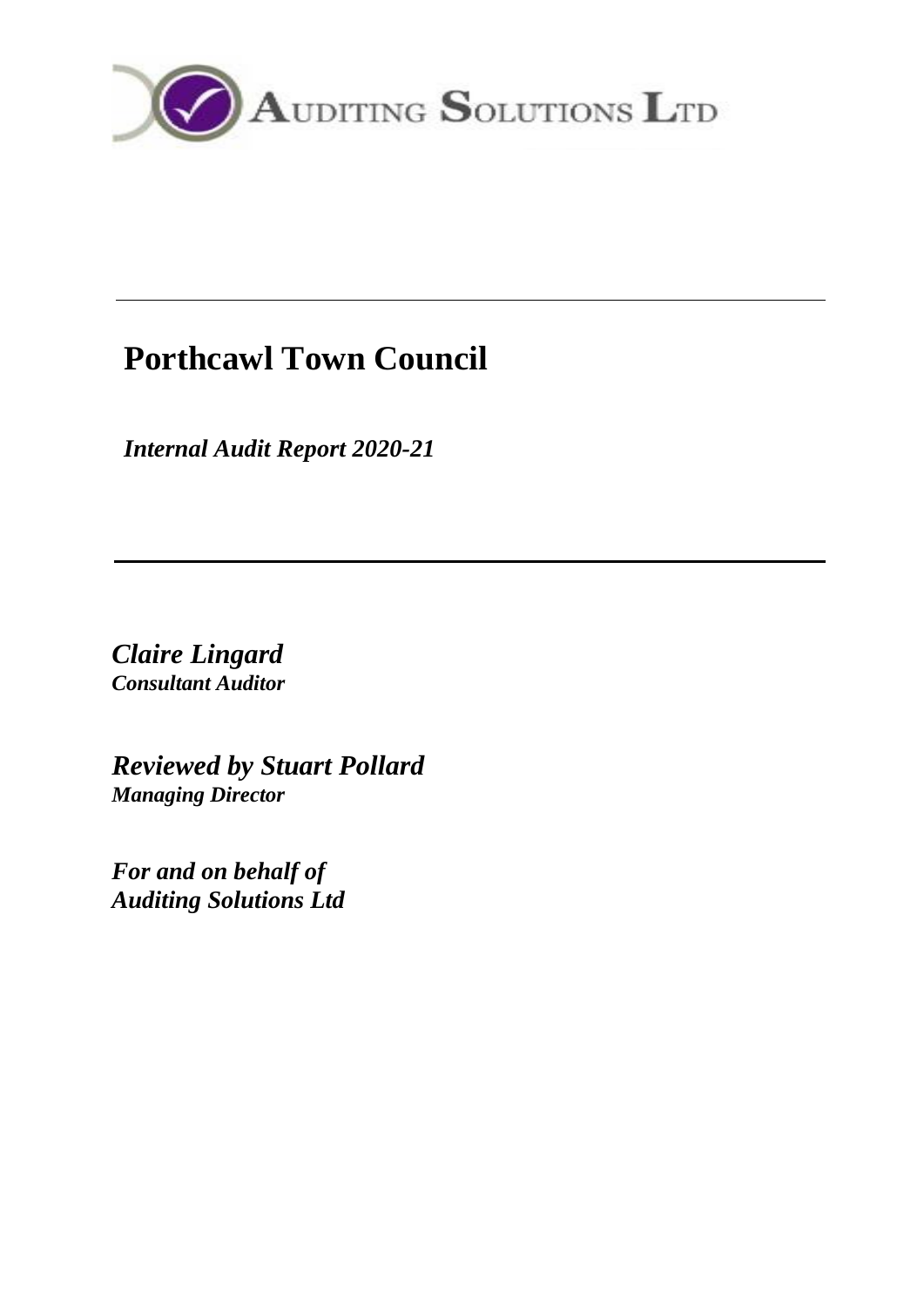# **Background**

Statute requires all town and parish councils to arrange for an independent internal audit examination of their accounting records and system of internal control and for the conclusions to be reported each year in the Welsh Office Annual Return.

This report sets out the work undertaken in relation to the Internal Audit process for the 2020-21 financial year which took place on the 17<sup>th</sup>, 18<sup>th</sup>, 19<sup>th</sup> 20<sup>th</sup>, 21<sup>st</sup>, 22<sup>nd</sup> and 24<sup>th</sup> June 2021.

# **Internal Audit Approach**

In conducting our review of the year, the first Internal Audit undertaken on behalf of Porthcawl Town Councils we have had regard to the materiality of transactions and their susceptibility to potential mis-recording or misrepresentation in the year-end Statement of Accounts and Annual Return. Our programme of cover, which has been modified in light of the Covid-19 directives under which Councils are required to operate, is designed to afford appropriate assurance that the Council has appropriate and robust financial systems in place that operate in a manner to ensure effective probity of transactions and to afford a reasonable probability of identifying any material errors or possible abuse of the Council's own and the national statutory regulatory framework. The programme is also designed to facilitate our completion of the 'Internal Audit Report' as part of the Council's Annual Return process, which requires independent assurance over a number of internal control objectives.

# **Overall Conclusions**

Prior to undertaking the Internal Audit for the financial year, we were made aware, by the Clerk / RFO in post, that the Council is currently under investigation by Audit Wales, and the South Wales Police.

We have noted the findings made in the prior year Internal Audit statement completed by Lyn Llewellyn Internal Audit Services. We have identified major failings of Corporate Governance during the financial year due to the Council's non-compliance with statute and its own Standing Orders and Financial Regulations, and report that, on the basis of the work undertaken in the current year, the Council has failed to operate adequate internal controls in 4 of the 11 Annual Return Internal Audit objectives. We have made twenty-seven recommendations for improvement. These are set out in the main body of the report and the appended Action Plan.

We have noted that the Council has taken all reasonable steps both to comply with both central Government and Welsh Assembly public-health directives in relation to Covid-19, also ensuring that the Council's service provision remained consistent; ensuring both the health and safety of the Employees, Members, and members of the public availing themselves of the Council's services and facilities. There is clear evidence of all modified practices being formally Reviewed, Resolved and Recorded in the Council's Minutes. It should be noted that the Council's Standing Orders had not been amended to accommodate irregular working practices.

We thank the new Town Clerk/RFO, in post from the 08th February 2021, for her professional management and administration of matters pertaining to this Internal Audit process, during what is a obviously a very challenging time for the Council.

We ask that Members consider the content of this report and acknowledge that the report has been formally reviewed and adopted by Council.

This report has been prepared for the sole use of Porthcawl Town Council. To the fullest extent permitted by law, no responsibility or liability is accepted by Auditing Solutions Ltd to any third party who purports to use or rely, for any reason whatsoever, on this report, its content or conclusions.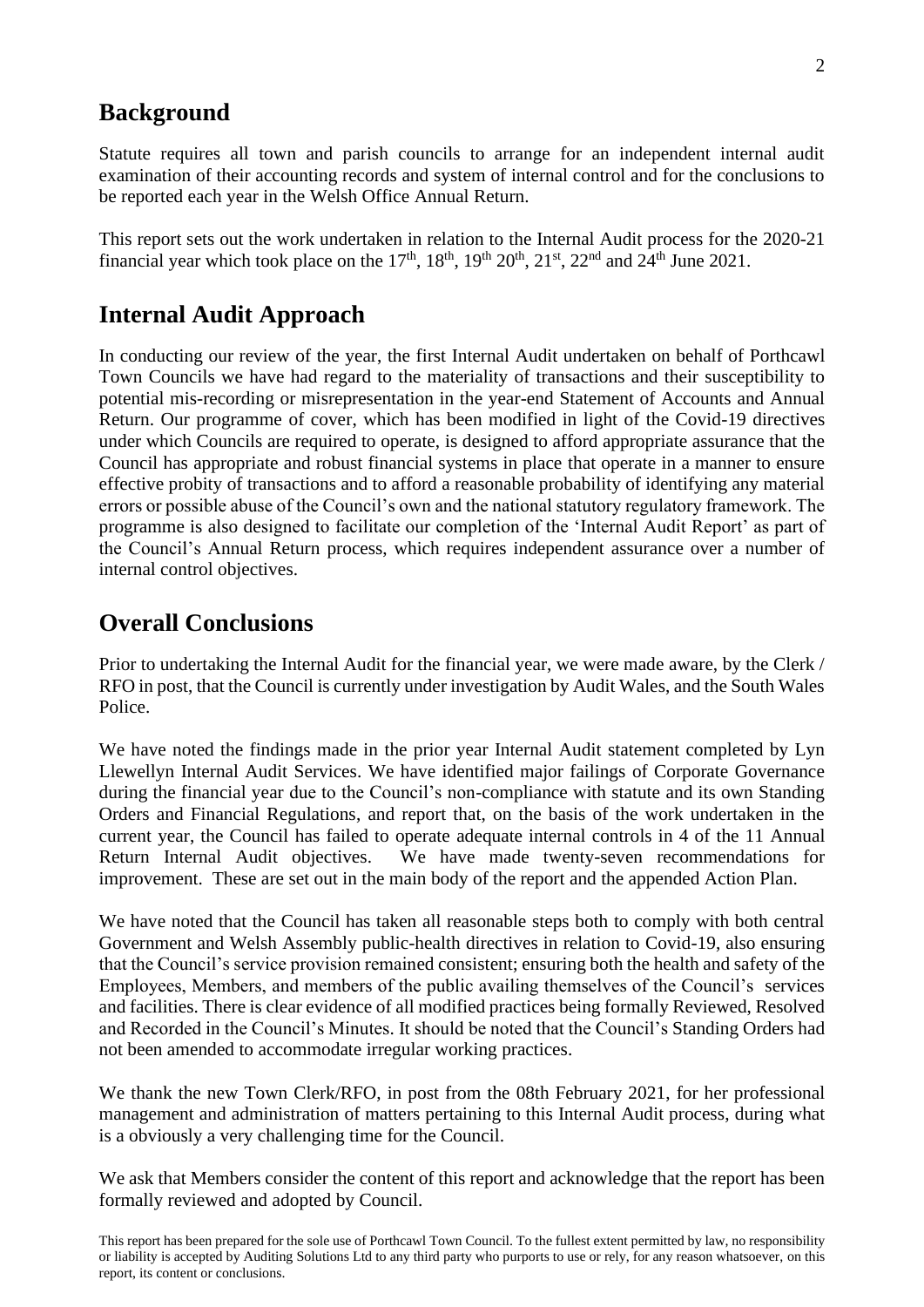# **Detailed Report**

# **Review of Accounting Records & Bank Account Management**

Our objective here is to ensure that the accounting records are being maintained accurately and currently and no anomalous entries appear in the financial ledgers. During the 2020-21 financial year, the Town Council had no in house financial accounting systems whatsoever. The Council outsourced the entirety of its Finance and Accounting to PML Accountants Ltd.

From the 1<sup>st</sup> April 2020 to the 08th February 2021 the Council had no Responsible Finance Officer appointed as is required by Statute:

### *"RESPONSIBLE FINANCIAL OFFICER*

*Like any other local authority, a local council must arrange for the proper administration of its financial affairs, and secure that one of its officers has responsibility for the administration of those affairs. This officer is called the 'responsible financial officer' and is almost invariably the clerk. It is his duty to determine the form and content of the accounts and supporting records, subject to any direction from the council and in compliance with the Accounts and Audit (Wales) Regulations 2014 (SI 2014/3362 W.337).*

*He must ensure that the records are maintained in accordance with 'proper practices' and kept up to date. the proper practices are prescribed by the Welsh Assembly in Wales. These are contained in governance statements and Governance and Accountability (Wales): Practitioner's Guide.*

- *Local Government Act 1972, s.151*
- *Accounts and Audit (Wales) Regulations 2014, SI 2014/3362 (W.337) reg 4, Local Government Act 2003, s.21(2).*
- *Local Government Act 1972, s.112(5)*

The contract between PML Accountants Ltd and the Council states that it is responsible for : Posting all business bank transactions, completing monthly bank reconciliations, posting purchase invoices, expenses and cash transactions, credit card transactions, creating a monthly schedule of payments, Managing the electronic payments process on the bank BACS facility, completing monthly purchase ledger reconciliations, completing monthly VAT reconciliation, Completing payroll journals, basic quarterly management reporting, Expense monitoring and advice, precision accounting with accruals and prepayments, maintaining the fixed asset register, monthly management reporting, debt monitoring, completion of VAT S126 returns, Completion of annual accounts.

- ➢ Noted that the Council maintains two non-interest bearing bank accounts, one with Lloyds Bank and one with the National Westminster Bank;
- $\triangleright$  Noted that the Council is not in receipt of the External Auditor's report for the 2019-20 financial year, due to the Council being under current investigation by Audit Wales and the South Wales Police;
- ➢ Noted the content of the 2019-20 financial year Internal Audit statement from Lyn Llewellyn Internal Audit Services which makes several recommendations which had not been implemented;
- ➢ Verified detail of the opening balance for 2020-21 financial year, by reference to the prior year-bank reconciliations, the Council's bank statements and with that in the closing 2019- 20 Statement of Accounts;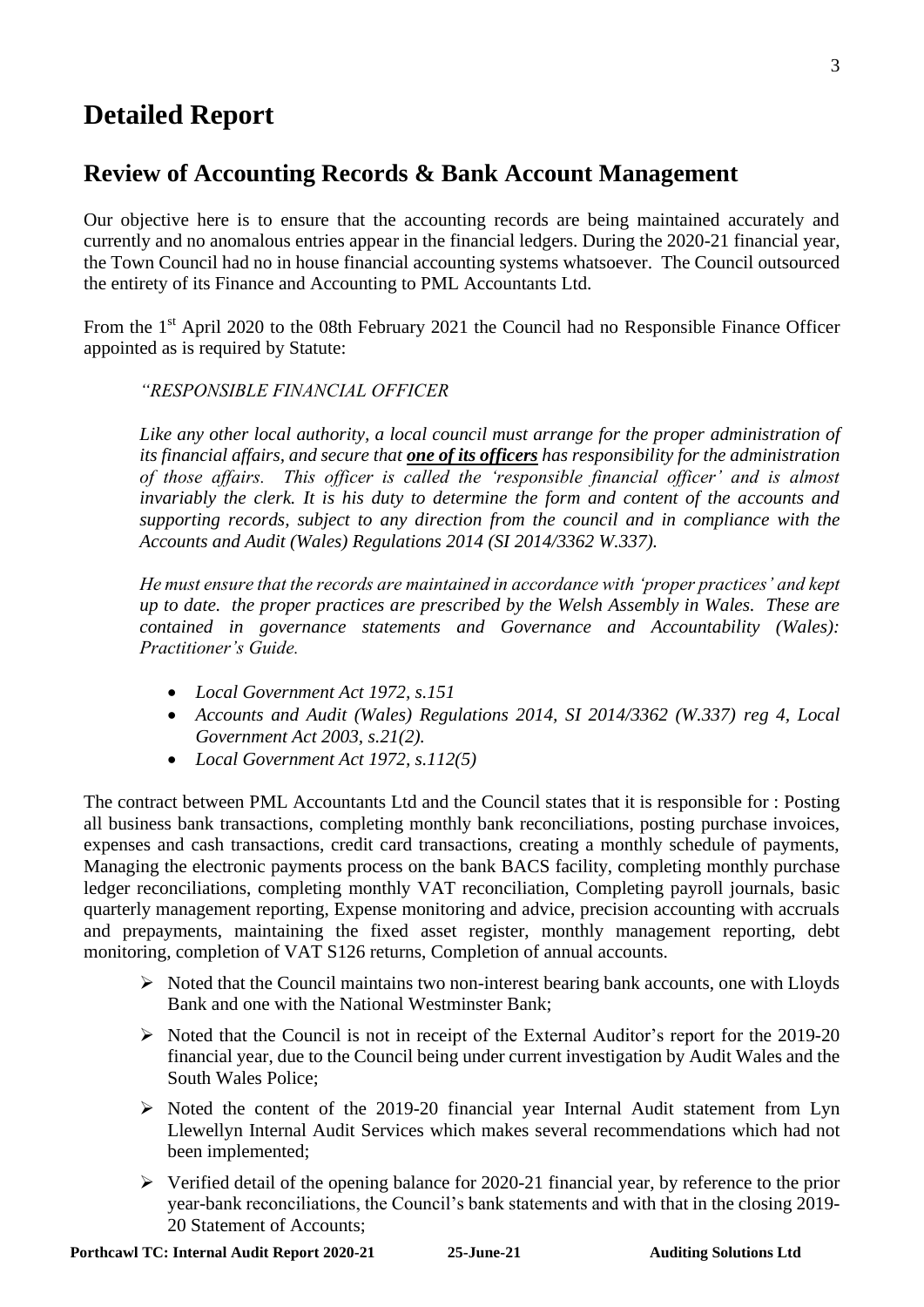- $\triangleright$  Noted that the Council has closed its limited Petty Cash system as at the 31<sup>st</sup> March 2021;
- ➢ Noted the members of the Financial Committee amended the nominal ledger coding structure in-year for reporting purposes;
- ➢ Noted that the Council's accounting records, were wholly maintained by the Accountant during the 2020-21 financial year.;
- $\triangleright$  Checked and agreed the line item transactions from the 1<sup>st</sup> April 2020 to the 31<sup>st</sup> March 2021 on both the Council's bank accounts;
- ➢ Verified detail in the "current account" monthly bank reconciliations for Lloyds Bank and the National Westminster Bank for the 2020-21 financial year; and,
- ➢ Checked and verified the disclosure of the year-end combined cash and bank balances in the year's Town Council Accounts produced by PML Accountants Ltd.

### *Conclusions*

*Due to the failure of the Council to comply with statute, as recorded above, it cannot be deemed to have complied either with its own Standing Orders, or its Financial Regulations. The failure to appoint an officer of the Council as the Responsible Financial Officer to manage and maintain its accounts represents a serious failure of corporate governance.*

*Further it is not appropriate for any Council, in particular a council of the size and complexity of Porthcawl Town Council to fail to maintain its own financial records. The Clerk / RFO and Members are strongly advised to immediately acquire a robust financial accounting system such as Rialtas Business Systems Omega platform which is a fully functional and secure accounting system which manages all reconciliations for all bank accounts internally and automatically produces budget Vs. actual, income & expenditure, trial balance reports, management accounts and the Annual Return automatically.* 

*The platform also offers full cemetery, allotment and asset management modules and is in use in over 85% of Council's in England and Wales; including Chepstow Town Council, Llantrisant Community Council, Pontyclun Community Council and Rogiet Community Council.*

*R1. The Town Clerk/RFO and Members should consider the acquisition of a fully functional accounting package, designed specifically for Town and Community Councils, such as Rialtas Business Systems Omega platform, for its current and future financial management and recording needs, including regular financial reporting and budget monitoring.*

# **Review of Corporate Governance**

Our objective is to ensure that the Council has robust corporate governance arrangements in place, and that, as far as we may reasonably be expected to ascertain (as we do not attend Council or Committee meetings) all meetings are conducted in accordance with the adopted Standing Orders and no actions of a potentially unlawful nature have been or are being considered for implementation. We have: -

➢ Noted that the Council's Standing Orders and Financial Regulations have not been reviewed for some time and have, in any event, not been properly edited. For example, the Financial Regulations records that both 6.21 "The council will not maintain any form of cash float…" and 6.22 (a) "The RFO shall maintain a petty cash float of £250".

We have also noted that both the published Standing Orders and Financial Regulations record a £25,000 trigger limit for formal tenders to be undertaken;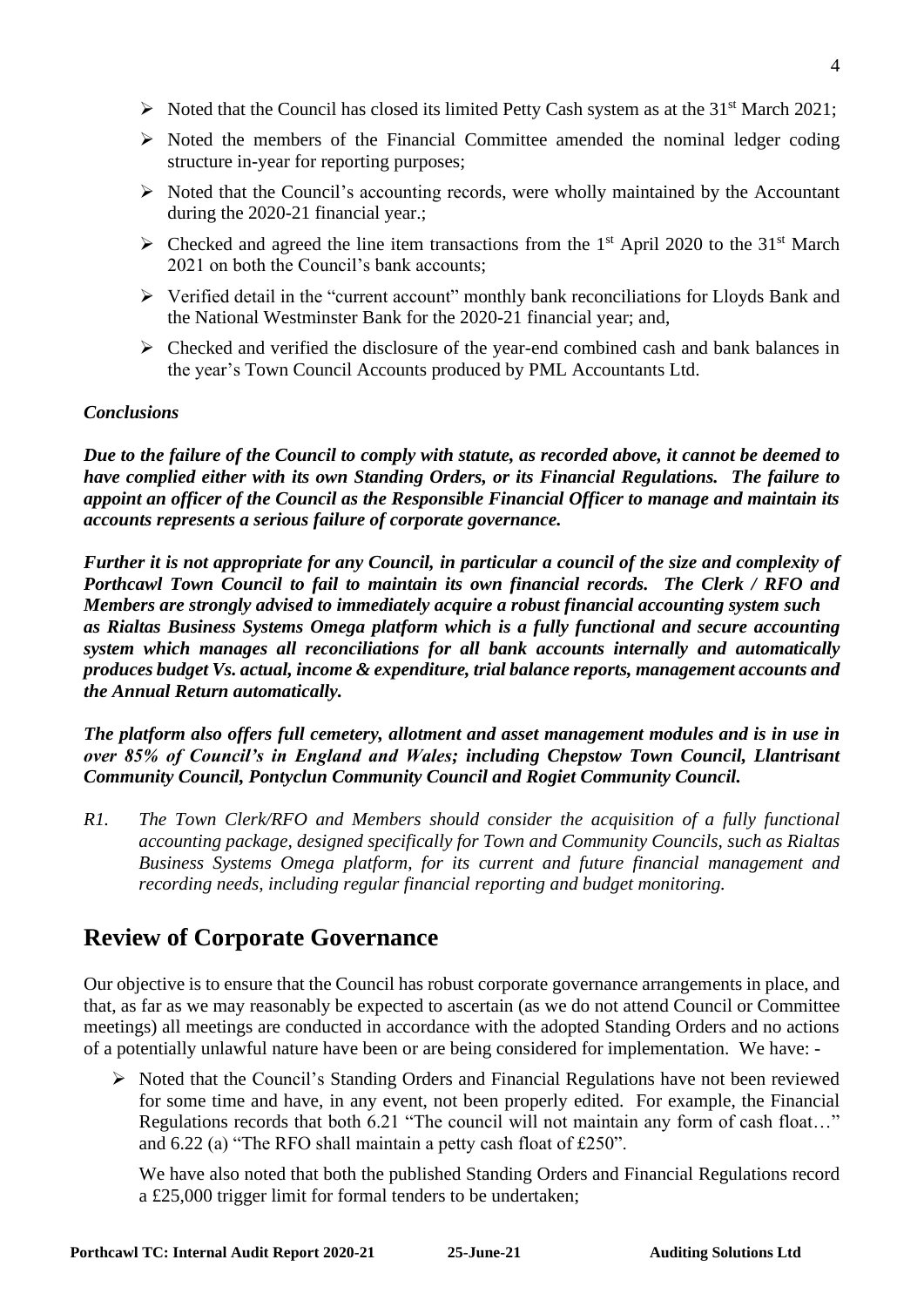- $\triangleright$  Concluded our review of the minutes of Full Council and its Standing Committee meetings (excluding Planning) for the year to identify any issue affecting the Council's financial stability either in the short, medium or long term, noting that there have been unacceptable practices undertaken, including:
	- o The convening of a 'Decisions Team' which has met, in-camera, and communicated its decisions pertaining to all aspects of the Council's operation to the Full Council for Ratification – clear evidence of predetermination outside the democratic process permitted in the Standing Orders.
	- o The failure to engage in proper tender practices in relation to the Griffin Park Public Toilets project and the appointment of Credu Charity (in liquidation), an organisation which had two members of the Council, now resigned as its officers.
	- o The continuous use of Confidential Minutes which is not permitted as it obfuscates the democratic process.
- ➢ Noted that the Council's Committees have full Terms of Reference;
- ➢ Noted that the Council continues to make Grants and Community Contributions to local organisations using statutory Powers including s.137 Local Government Act 1972 (amended);
- ➢ Noted that the Financial Procedures, Internal Controls document and Reserves document do not reflect the Council's outsourced financial operations;
- $\triangleright$  Noted that the Town Clerk/RFO in post from the 08th February 21 is making strenuous efforts to ensure that the Council is brought into line with proper working practices in compliance with statute and its own Financial Regulations and Standing Orders.

#### *Conclusions and recommendations*

*There is clear evidence that the Council has worked outside its Standing Orders and Financial Regulations during the 2020-21 financial year. The matters identified have been recorded in order of severity:*

*The Council's operations have been otherwise than in accordance with its Standing Orders and Financial Regulations. As such, the Council cannot be said to have operated throughout the 2020- 21 financial year, on a lawful basis.*

*1) Failure to appoint an officer of the Council as the RFO from the 1st March 2020 to the 08th February 2021.*

*As noted in the Review of Maintenance of Accounting Records and Bank Reconciliations we have noted that the failure to appoint an officer of the Council as the RFO from the 1st March 2020 to the 08th February 2021 represents a systemic failure of the Council's Corporate Governance and a failure to comply with its own Financial Regulations and Standing Orders. The outsourced financial account services provider could not, by statute, act as the Council's RFO, yet to all intents and purposes PML Accountants Ltd did as the RFO and undertook all the duties of an RFO throughout the 2020-21 financial year.* 

*Due to the lack of transparency in the published Minutes of the Full Council and Finance & Governance Committee it is impossible to ascertain exactly who PML Accountants were reporting to and who was responsible for the Approval of the Council's financial business.*

*Members, failed to record in the Minutes of the Full Council or its Finance Committee and any regular scrutiny of bank statements, bank reconciliations, monthly/quarterly budgetary reports, payment schedules excepting:*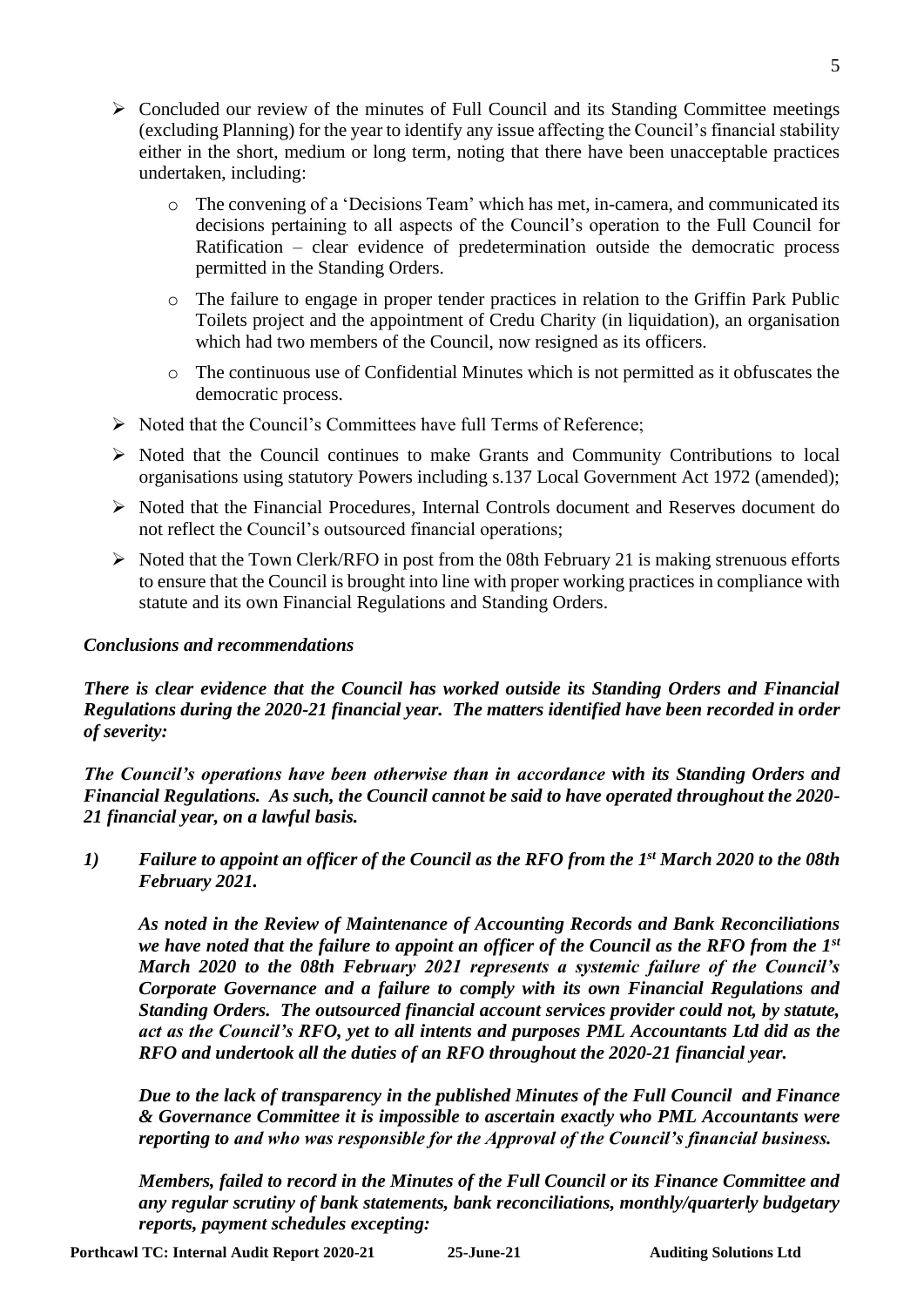- ➢ *10th September 2020 Full Council: Approval of the PML August Accounts, Quarterly reconciliation and August reconciliation.*
- ➢ *28th January 2021 Finance & Governance Committee: Approval of the PML December Accounts.*
- ➢ *04th March 2021 Finance & Governance Committee: Formal Approval of financial items, listed separately by the new Clerk / RFO in post.*

*We also report that no payment document, payment schedule, bank statement, bank reconciliation, or monthly account produced for the purposes of this Internal Audit bore any evidence whatsoever of formal scrutiny, approval by Members of the Council, or any consideration at all. The only mark applied to any document was an occasional 'received' stamp mark.*

*Whilst we note that PML Accountants prepared all the required financial documentation, in year, accurately and to a high standing, the lack of due diligence by Members is of extreme concern and represents an unacceptably low level of financial management and scrutiny throughout the 2020-21 financial year.*

*R2. The Clerk / RFO must ensure that the Council's financial matters receive full and transparent scrutiny by Members of the Council, either at Full Council or the Finance & Governance Committee. This must include scrutiny and approval of all Bank Statements along with the corresponding bank account Reconciliations, Schedule of Payments and Budget monitoring reports which should, in a council of Porthcawl Town Council's size and complexity, be presented on at least a quarterly basis.*

#### *2) The Decisions Team / Delegated Decisions Team / Nominated Decisions Team*

*The Full Council has no power to delegate the proper decision making process of the full council to any group of members. The Decisions Team also recorded as the Delegate Decisions Team, for which no record of Resolution to establish, assign terms of reference or delegated powers has been provided, has met in-camera, made decisions on behalf of the Council and passed those decisions to the Full Council for their Ratification in the form of confidential reports.*

*The Extraordinary Full Council meeting of the 28th May 2020 records under Minute Reference 212, that Members decided to ratify all decision made by the 'Nominated Decisions Team' from the 13th March 2020 to date. It is unclear how many e in-camera meetings have taken place during the year and how many confidential reports have been circulated. The Clerk/RFO has provided such records as she has been able to identify for the purposes of this Audit.* 

*This practice is outside the Council's Standing Orders and is not appropriate as it subverts the Democratic Process and has provided clear evidence of predetermination.*

- *R3. The Clerk / RFO should seek advice from One Voice Wales in regard to the 'Decision Team' situation to determine whether the Council is required to make a report to the Monitoring Officer in respect of the practices detailed above.*
- *3) Failure to conform to formal tender and quotation process defined in the Council's Standing Orders and Financial Regulations.*

*a) The Council's Minutes record, in brief, the 'tender' process in relation to the Griffin Park Toilet Project. However, no formal tender process, with the tender registered on the UK*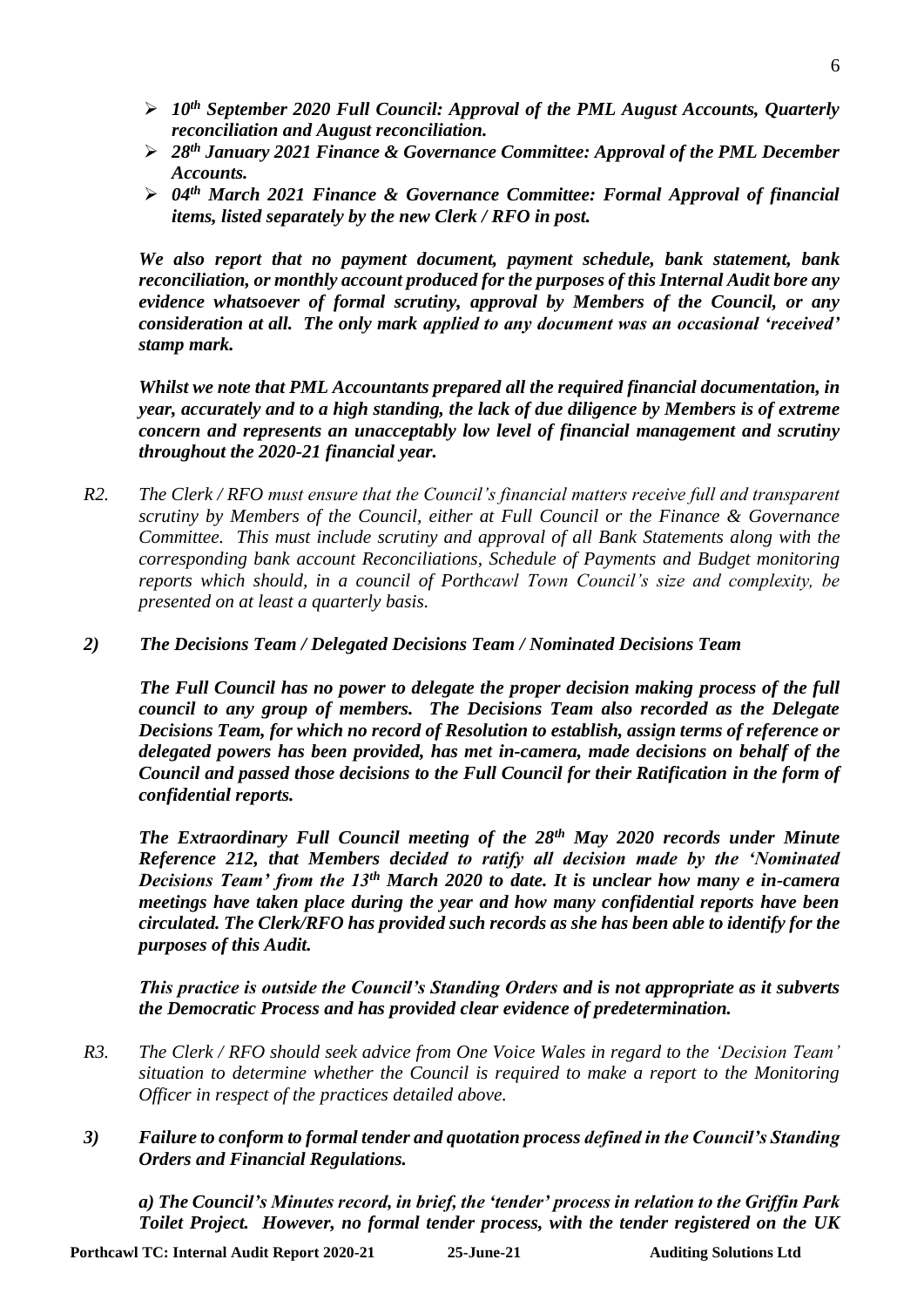*Government's 'contractsfinder' portal, or the South Wales Government's tenders portal 'sell2wales'. Resultantly, the Council failed to undertake the tender process correctly as the contract was awarded in a value in excess of £25,000. It appears that a third-party organisation was retained to manage the process, but that a quotation process, rather than a proper tender process was undertaken.*

*b) Credu Charity (in liquidation) is a charity that two members of the Town Council, were respectively a Director and Company Secretary of. Resultantly these Councillors had an Interest which should have been declared in any Agenda Item pertaining to the that Charity. One Declaration of Interest by Cllr M Clarke and Cllr N Clarke has been identified, in the Minutes of the Full Town Council of the 08th October 2020.*

*Subsequent to this report being issued we were advised by the Town Clerk/RFO that she has now been advised of other Declarations of Interest which had been made, in Confidential Minutes. We note that these Minutes were not in possession of the Town Clerk/RFO and were not provided for the purposes of the Internal Audit Review we have undertaken, further, we have already advised that Confidential Minutes are not lawful and do not form the permanent legal public record of the Council's business.*

*Further, we note that only one payment made to Credu Charity during the 2020-21 financial year received formal approval for 'costings', in relation to an 'outdoor cinema screening', in the amount of £7,700, at the Full Council meeting on the 30th July 2020, under Minute reference 62. We note that Cllr N Clarke and Cllr M Clarke properly recused themselves from the vote in this matter. We further note that the final invoice for this event, in the amount of £7,840.80 was not approved, until all the unapproved payments in the year were approved retrospectively in the Meeting of the Finance & Governance Committee of the 4 th March 2021.*

*During the 2020-21 financial year, Credu Charity invoiced the Council for in excess of £50,000. It is a requirement of the Council's Standing Orders and Financial Regulations that all procurements in excess of £25,000 excluding VAT, whether as a unique purchase or for the duration of a service provision. The Town Clerk/RFO has been unable to identify any formal Resolution to award a tendered contract to Credu Charity, in excess of £25,000, and no tender for the services provided by Credu Charity has been recorded on UK Government's 'contractsfinder' portal, or the South Wales Government's tenders portal: 'sell2wales' during the 2020-21 or the 2019-20 financial years.*

*Resultantly, the Council failed to undertake the tender process correctly, undertaking a quotation process instead, as the contract awarded was in excess of £25,000. There is added complexity in this situation due to the involvement of the two Council Members.*

*c) The Council's Minutes confirm that quotations for temporary portable toilets were sought by a Member. At the time of this audit, we are advised by the Member in question, that they passed this information to the Clerk for them to facilitate the procurement. However, there is no evidence currently available to support this statement as the previous General Manager's e-mail are not available.* 

*R4. The Clerk / RFO must ensure that all Tender and Quotation processes are managed as required by the Council's Standing Orders and Financial Regulations. Members are reminded that they have no authority to seek quotations or place orders for and on behalf of the Council as this process is in the purview of the Clerk / RFO.*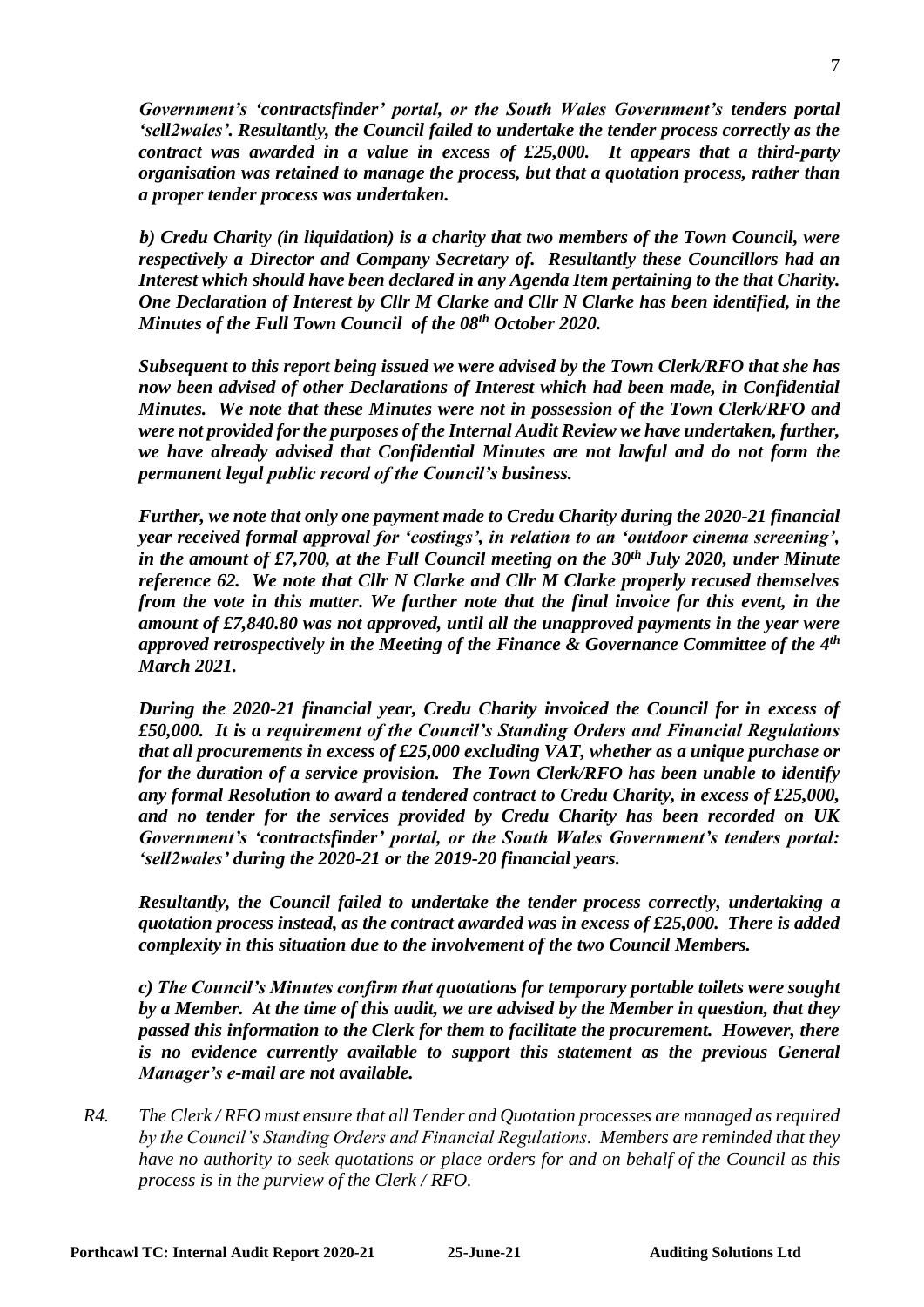- *R5. With immediate effect, the Clerk / RFO should ensure that all invoices and other payment documents are forwarded to the Attention of the 'Responsible Financial Officer' at the Town Council's permanent address.*
- *R6. With immediate effect, the Clerk / RFO should ensure that the Council's Financial Regulations are amended to require the Payments Approval process to be undertaken by the Full Council. Committee's may continue to endorse a payment document with a Recommendation for Payment made to Full Council, however, the Approval Process, including full scrutiny of all payment documents and the uniquely identified payment schedule and all payment documents listed upon it, must take place at Full Council, and Approval of the payment schedule and individual payments formally recorded in the Council's Minutes.*
- *4) In-Camera council meetings convened without Agenda and Confidential Minutes.*

*We have noted the denuded quality of information contained within the Council's Minutes for the 2020-21 financial year. With almost no reference to the Council's finances and little discussion evident concerning Agenda items of business, prior to Resolutions being made.*

*We have also noted that the Council has made significant use of Confidential Minutes during the financial year which is not permitted: A Council must, by statute, record its decisions in Minutes.* 

*There is no statutory basis for there being more than a single set of Minutes and legal opinion, based on general advice issued by the National Association of Local councils and a solicitor specialising in local council law states that having more than one set of minutes is not advisable. It is deemed that the Local Government Act 1972 section 228 give electors an absolute right to inspect signed Minutes. There is also a statutory requirement that Minutes be signed promptly, usually at the subsequent meeting of the Council or Standing Committee and not delayed.*

*The Freedom of Information Act is not relevant as the right to inspect Minutes is a specific statutory right. The General Data Protection Regulation (GDPR) is also not relevant as it does not supervene a specific obligation to provide information as in section 228. Permitting the inspection of a Minute, therefore, cannot be a breach of the GDPR.*

*Clearly in sensitive situations it is prudent to be circumspect about the detail recorded in the Minutes. At any time, only the decisions need to be recorded, and not the discussion or any ancillary papers which may be the subject of a Freedom of Information request, but which could be exempted:*

*The Town Clerk/RFO should write the Agenda, with an ancillary report, mentioning the excluded item, the report is the confidential item under the 2000 Freedom of Information Act exemptions, General Data Protection Regulation or be Legal Privilege.*

*The Town Clerk then Minutes in the public domain that decision A, B, or C put to the council was resolved which means there is a minute identifying an action, but not the substance of the action and it keeps the report confidential.*

*The reference guide 'Local Councils Explained' chapter 10 and 11 details this procedure at length.*

**Porthcawl TC: Internal Audit Report 2020-21 25-June-21 Auditing Solutions Ltd** *R7. Council business may only be undertaken at formally convened meetings of the Full Council or its Standing Committees according to the Standing Orders, Financial Regulations and all items*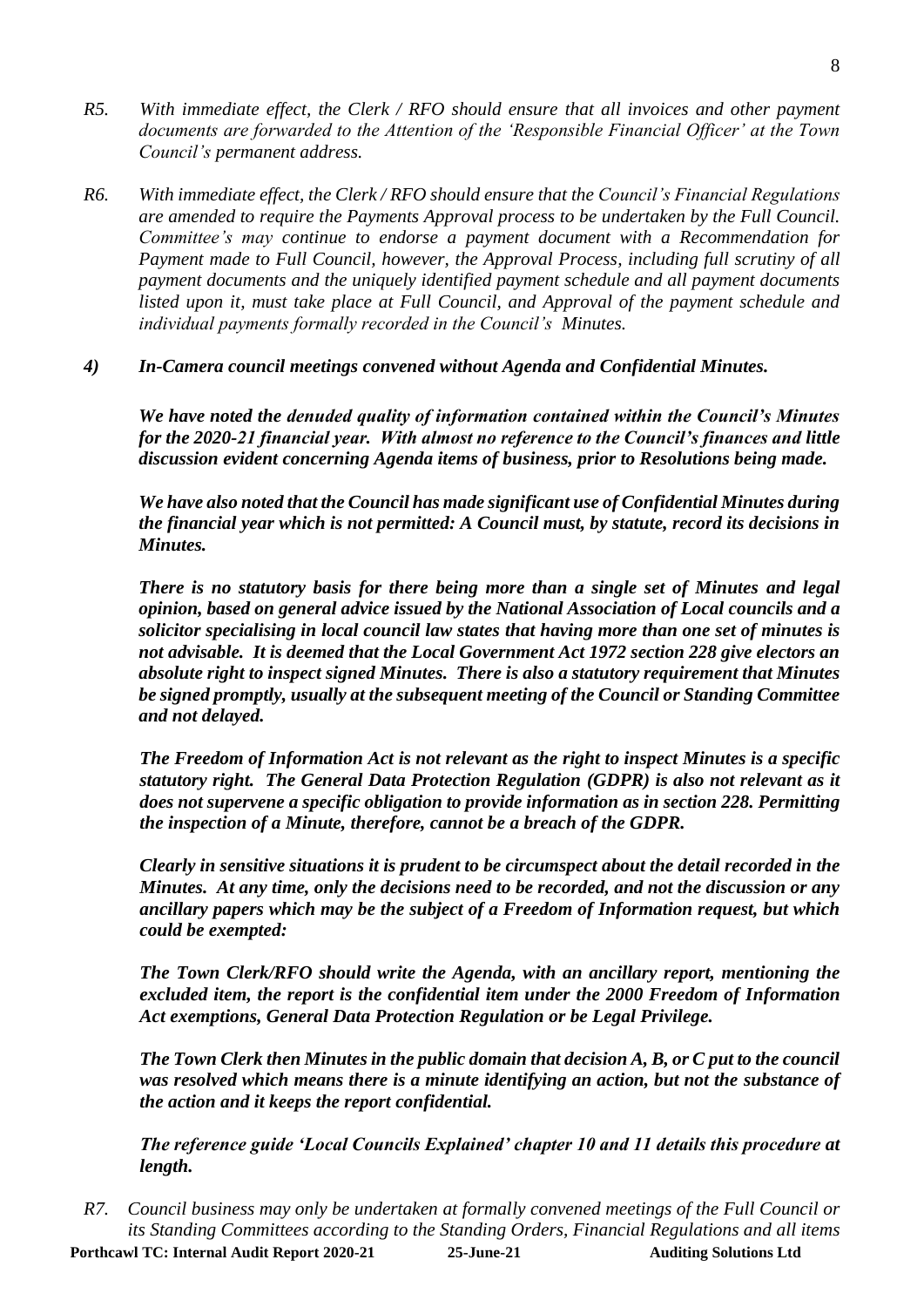*of business to be discussed must be published on the corresponding Agenda. In-camera meetings which predetermine the decisions of the Council, and which subvert the democratic process are not permissible.*

*R8. The Correct procedure for maintaining matters deemed 'Confidential' or sensitive should be treated in the correct manner as indicated above. A detailed explanation of this process is contained within the reference book 'Local Councils Explained' in chapters 10 and 11.* 

*The Town Clerk/RFO should familiarise herself with this process, either via reference to the above named book, or by seeking guidance from One Voice Wales, or both.*

*Due to the systemic failures in compliance with the Council's Financial Regulations during the whole of 2020-21 financial year, Annual Internal Audit Report Control Objective 2: "Financial Regulations have been met, payments were supported by invoices, expenditure was approved, and VAT was appropriately accounted for."*

*Accordingly, a negative assertion has been entered into the FY2020-21 Annual Internal Audit report for Objective 2.*

# **Review of Expenditure**

Our aim here is to ensure that: -

- ➢ Council resources are released in accordance with the Council's approved procedures and budgets;
- ➢ Payments are supported by appropriate documentation, either in the form of an original trade invoice or other appropriate form of document confirming the payment as due and/or an acknowledgement of receipt, where no other form of invoice is available;
- $\triangleright$  The correct expense codes have been applied to invoices when processed; and,
- ➢ VAT has been appropriately identified and coded to the control account for periodic recovery.

As the Council outsourced all its accounting requirements during the 2020-21 financial year, we have reviewed each schedule of payments with its corresponding invoices for the whole financial year. We noted that apart from the occasional 'received' stamp mark that not one single payment document contained any clear evidence of verification, coding, scrutiny or Approval by the Members. This matter has already been reported in the Review of Corporate Governance.

We have also tested a sample of the years payments for compliance with the above criteria selecting a sample of high value payments individually in excess of £3,000, together with a more random sample of every 20<sup>th</sup> cashbook transaction report entry, irrespective of value for the financial year to 31<sup>st</sup> March 2021. The test sample was comprised of 72 payments with a total value of approximately £356,376.34 equating to approximately 94% of all non-pay payments.

Finally, in this area of our review we have noted that PML Accountant's Ltd made a single s.126 reclaim for the 2020-21 financial year, in the amount of £43,410.49. We have checked and verified the 2020-21 financial year VAT reclaim report and submission with no issues arising.

### *Conclusions and Recommendation*

*It is not appropriate for Porthcawl Town Council to submit an annual VAT reclaim and should properly perform VAT reclaims on a quarterly basis.*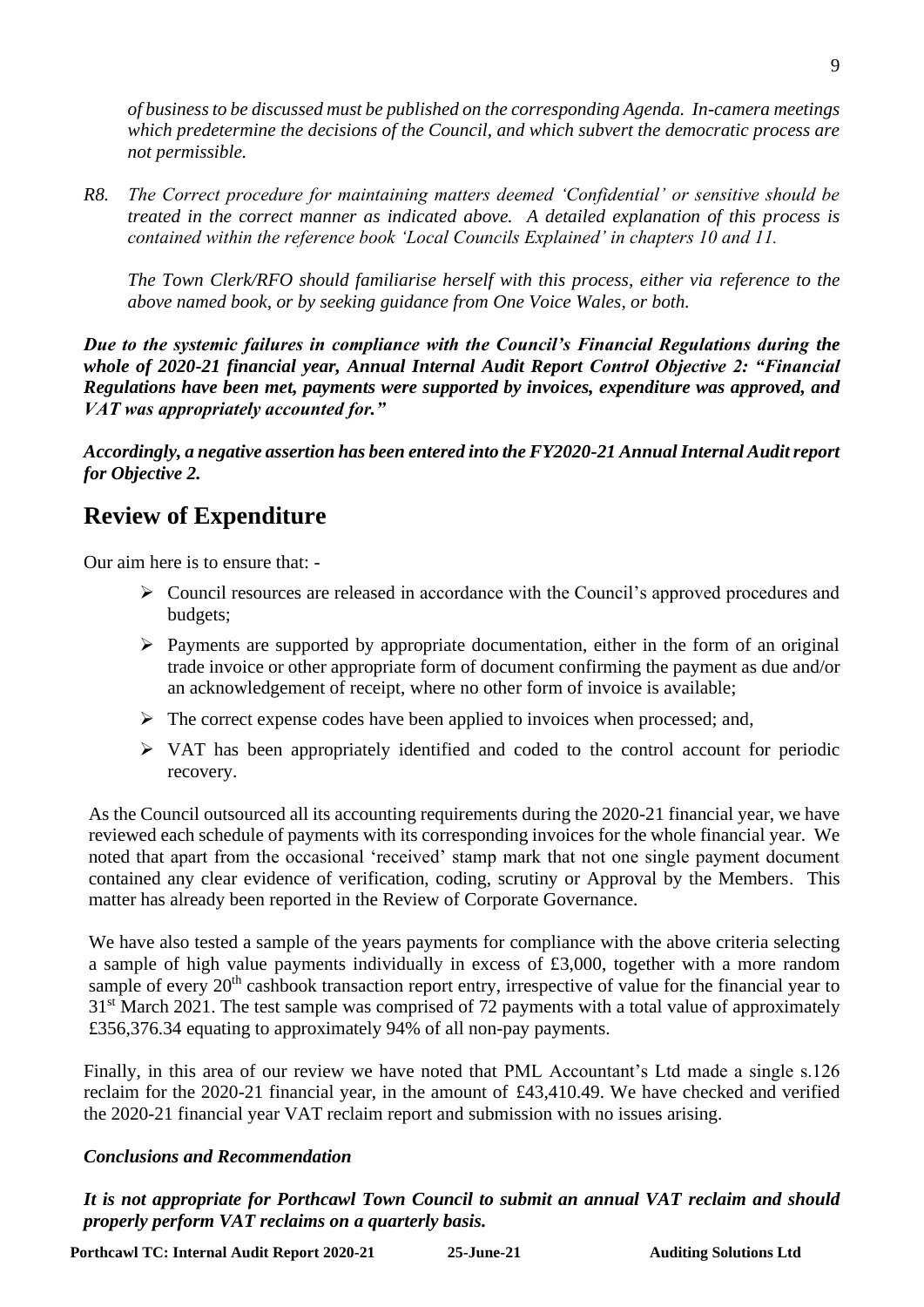*R9. The Clerk/RFO should ensure that VAT Reclaims are made on a quarterly basis, rather than annually, as befitting the Council's turnover to ensure that cashflow is optimised.*

# **Review of Assessment and Management of Risk**

Our aim here is to ensure that the Council has put in place appropriate arrangements to identify all potential areas of risk of both a financial and health and safety nature, whilst also ensuring that appropriate arrangements exist to monitor and manage those risks to minimise the opportunity for their coming to fruition. We have: -

Noted that the Council has produced detailed Health & Safety and Financial Risk Assessments and additional Covid related Risk Assessments for the Office, and the John Street toilets. The Council's Risk Registers were adopted at the Full Council meeting of the 30<sup>th</sup> July 2020 under Minute reference 65.

- ➢ Noted that the General Manager, Members and the new Town Clerk/RFO in post have responded promptly and professionally to the Central and Devolved government public-health directives, which have been amended from time to time throughout the financial year, and have ensured that risk mitigation strategies and measures have been properly and reasonably deployed after due consideration;
- $\triangleright$  Examined the Council's insurance schedule to ensure that appropriate cover is in place, noting that cover is provided by Zurich, with a policy for the 2020-21 financial year that ran from the  $04<sup>th</sup>$  June 2020 to the 3<sup>rd</sup> June 2021. We note that Public Liability cover is set at £15 million, Employer's Liability cover at £10 million with Fidelity Guarantee, Libel & Slander, Monetary Loss and Legal Expenses cover at £250,000. Personal Accident cover is provided for with a ceiling limit of £2 million per incident, which we deem an appropriate level of cover for the Council's current needs.
- $\triangleright$  The Town Clerk/RFO has advised that the Council is responsible for one play areas: Newton Park, and is in the process of acquiring Griffin Park which contains a recreation ground, two bowling greens and a tennis court. However, no evidence of any Independent Annual Play Area inspections or regular play area inspections being undertaken.
- ➢ The council does not have either Playground Inspection forms or a Playground Management policy in place, nor are the persons who conduct undocumented inspections from time to time trained to inspect Playgrounds.

### *Conclusion and recommendations*

*It is a legal requirement for all organisations which own and maintain Playgrounds to maintain them in a safe condition. This requires the organisation to appoint a qualified organisation, such as RoSPA, to conduct an Annual Independent Inspection of all Play equipment and of the area it is sited in. Managing organisations must also conduct regular visual inspections of all playground equipment, the playground environment, general playground conditions and signage. The outcome of these inspections MUST be recorded in appropriately designed Playground inspection forms and passed to the Town Clerk/RFO for retention.*

*It is also considered 'Best Practice' that the person(s) undertaking visual inspections have attended a Playground Inspectors course run by RoSPA or other qualified training organisation.*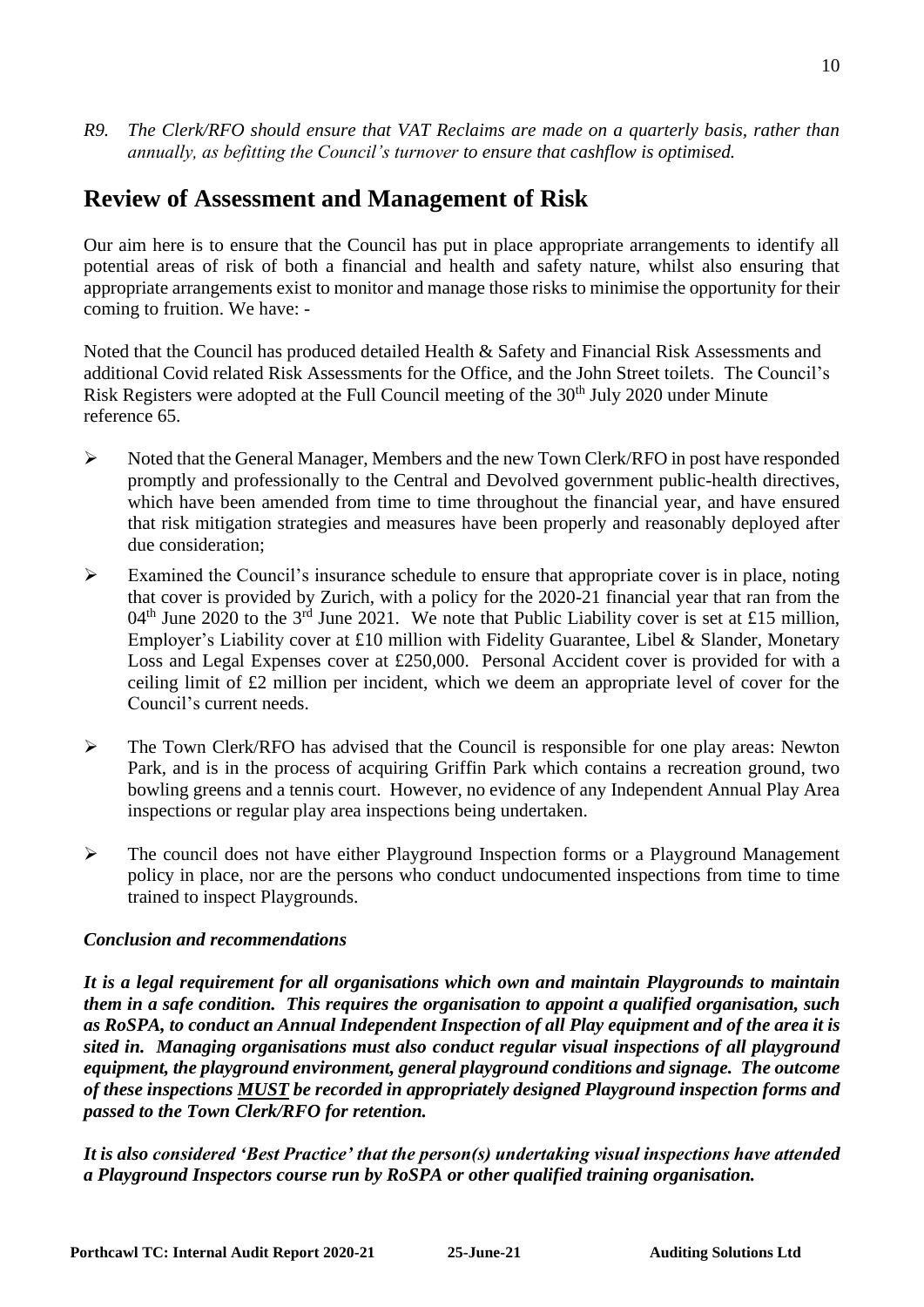*It is a mandatory legal requirement that all inspection reports, including the Annual Independent report are retained for a period of 21 years. Formally 18 years plus three years, as a person is able to bring a claim for injury in a playground, against the organisation responsible for its maintenance and safe operation, up to their obtaining 21 years of age.*

*Due to the fact that the Council has no Playground Management policy or Playground Inspection forms in place and cannot, currently, and is not able to provide any clear evidence of an orderly and well managed inspection and maintenance regime, the Council is at risk of accusations of neglect, should an unfortunate incident take place.* 

- *R10. The Town Clerk/RFO must develop playground inspection forms to be used by any person responsible for conducting playground inspections on behalf of the council. These forms must be retained for the minimum period required by law (this may be undertaken electronically).*
- *R11. The Town Clerk/RFO and Members should consider providing appropriate playground inspectors training to persons responsible for conducting playground inspections on behalf of the Council.*
- *R12. The Town Clerk/RFO and Members should establish a reasonable and proportionate playground inspection regime and associated time-based, fault escalation process with the Operations Committee. Both for non-conformities identified in the Annual Independent Inspection and the routine inspections.*
- *R13. The Town Clerk/RFO should develop a Playground Management Policy, to be Reviewed and Adopted by Members. (An example of such a document may be found via the following link: [https://tidworthtowncouncil.gov.uk/wp-content/uploads/2020/11/Playground-Risk-](https://tidworthtowncouncil.gov.uk/wp-content/uploads/2020/11/Playground-Risk-Management-v1.pdf)[Management-v1.pdf](https://tidworthtowncouncil.gov.uk/wp-content/uploads/2020/11/Playground-Risk-Management-v1.pdf) )*

# **Review of Budgetary Control and Reserves**

In this area of review, we are seeking to confirm that the Council has determined its annual budget based on sound assumptions of intended spending, that sufficient funds are available to meet future spending plans and that members are kept aware of actual budgetary performance during the course of the financial year. We also seek to assess the adequacy of retained reserves, be they in respect of specific earmarked funds or the General Reserve fund.

Our aim here is to ensure that: -

- $\triangleright$  The Council has undertaken a Budget setting and Precept determination exercise, which forms the basis of the annual precept request from the parent Council;
- $\triangleright$  The Council has received regular reports identifying the budget position throughout the year;
- $\triangleright$  The Council has formally approved the establishment of specific reserves;
- $\triangleright$  The utilisation of reserves and the return of unused balances to the General Fund are reported to the Council at regular intervals; and,
- ➢ Year-end reserves and General Fund balances are reviewed to ensure that they are both appropriate and are likely to be utilised.

We note that the Minutes of the Full Council and its Standing Committees recorded no clear evidence of regular budgetary reporting being provided to or scrutinised by Members.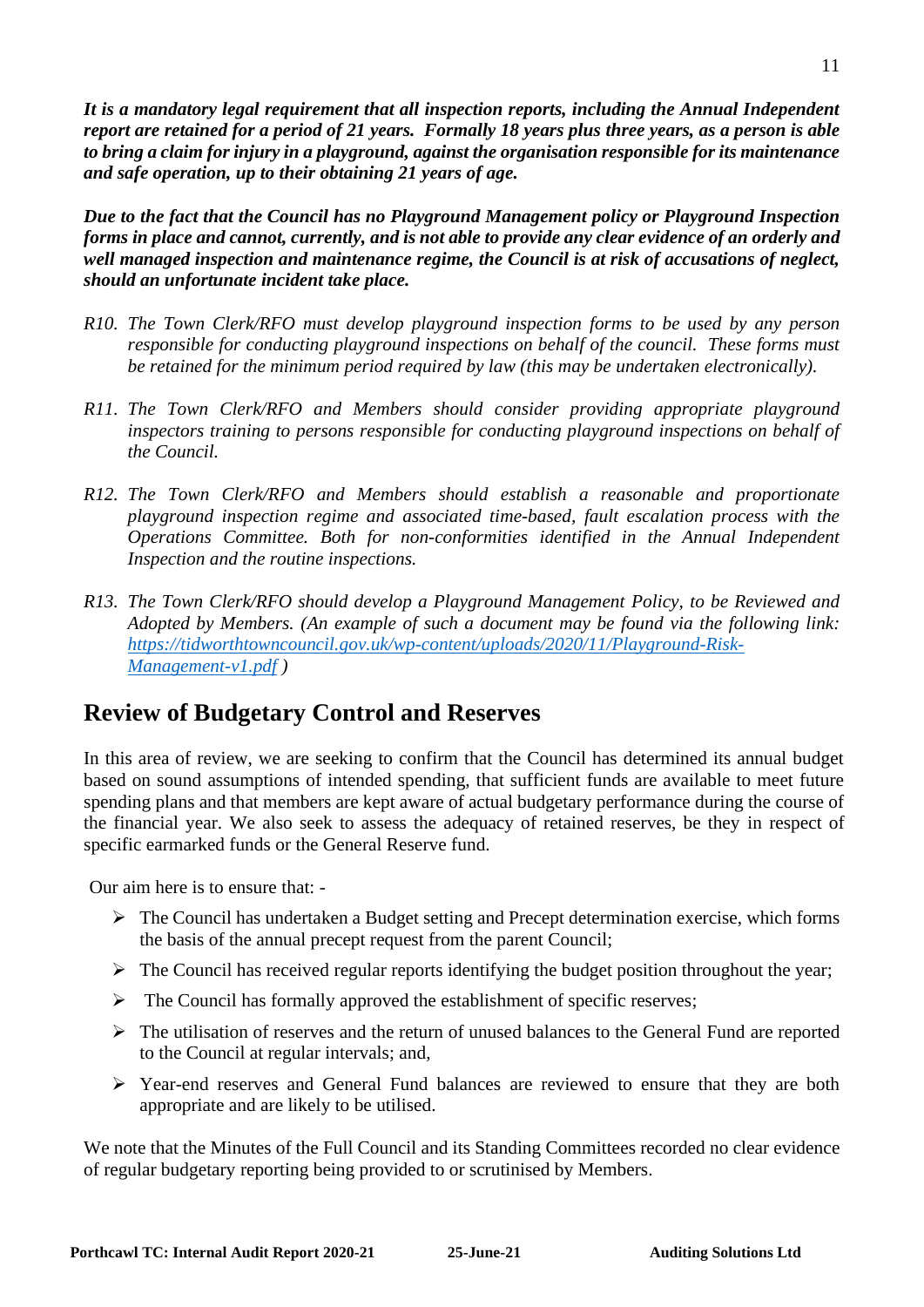The Minutes of the Full Council, provide clear evidence that the Town Clerk/RFO and Members undertook a considered Budget setting and Precept determination process in respect of the 2021-22 financial year requirements. The process was kicked off at a Vision meeting where Members considered new projects which they wanted to undertake and then appears to have been taken forward in informal meetings. Subsequently, both the Budget and Precept were Adopted in the 14<sup>th</sup> January 2021 Meeting of the Full Town Council, in the amount of £435,600 under Minute reference 193.

We note, however, two negative factors which have compromised the Budget setting and Precept determination process. Firstly, members of the Finance & Governance Committee made a number of requests for amendments to financial reports during the 2020-21 financial year. This appears to have involved the outsourced accounting services provider making changes to the Nominal Ledger which meant that like for like budgetary comparisons could not be undertaken.

Secondly, while members focused on the costs required to complete the various projects they put forward, they did not take into consideration the ongoing running costs required during the financial year. This has lead to a shortfall in the established budget for the 2021-22 financial year, I am advised by the Clerk/RFO, of approximately £35,000 (in relation to the running costs of the Griffin Park public toilets.)

The Clerk/RFO is currently reviewing the budget and the council's reserves to identify if and where savings can be made, and what monies may have to be viremented from the Council's reserves to balance the budget.

Finally, in this area of our review we have noted the Council's overall reserves as at 31<sup>st</sup> March 2021 noting that they stood at £243,981 (£247,181 prior year as recorded in the 2020-21 financial year Accounting Statements prepared by PML Accountant Ltd) with Earmarked reserves of £64,937 leaving a General Reserve fund of £179,004 equating to approximately four and-a-half months' revenue spending at the average monthly 2020-21 level, which sits comfortably within the generally recognised Chartered institute of Public Finance and Accountancy (CiPFA) guideline of between three and twelve months revenue expenditure at prior year levels.

#### *Conclusions and recommendation*

### *1) Budgetary reporting*

*The budgetary reporting to Members during the 2020-21 financial year was not at an appropriately acceptable level, as previously reported. At a bare minimum at each meeting of the Full Council, Members should be presented with an Income and Expenditure report and a Budget Vs. Actual report. Members should scrutinise these reports, and formally Resolve to Note and Approve these items in the Minutes of their meeting.*

*We are pleased to note the new Town Clerk/RFO's statements recorded in the Minutes of the Full Council and its Standing Committees that suitable budgetary and financial reporting will be undertaken from 1st April 2021.*

- *R14. At a bare minimum at each meeting of the Full Council, Members should be presented with an Income and Expenditure report and a Budget Vs. Actual report. Members should scrutinise these reports, and formally Resolve to Note and Approve these items in the Minutes of their meeting.*
- *R15. The Budget setting and Precept determination process should be managed by the Clerk/RFO. A schedule of formal budget setting meetings should be published, usually during Finance & Governance Committee meetings which are formally minuted. Response: Implemented.*

12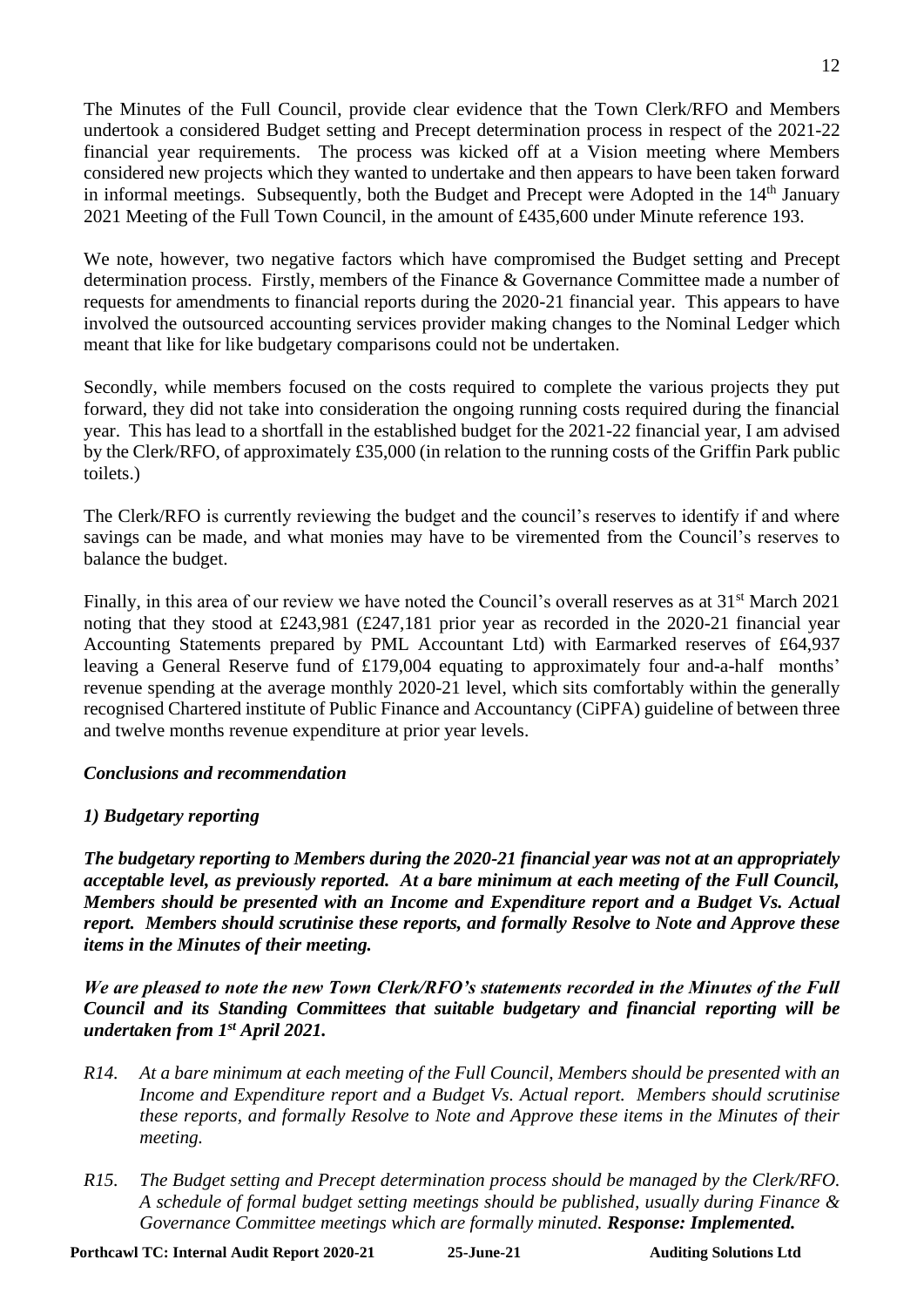- *R16. The first consideration when establishing a draft budget for a forthcoming financial year is to ensure that funds are available to ensure the ongoing operation of basic council functions.*
- *R17. Any new project should be fully costed, including any associated ongoing costs, before it is considered at Full Council, for inclusion in the draft budget.*
- *R18. The draft budget, once finalised, should be Endorsed by the Finance & Governance Committee with the Recommendation for Approval at a meeting of the Full Council.*

*Due to the failure of the Council to undertake a regular budgetary monitoring regime, and to undertake an adequate budget setting process, which has led to a budget deficit of circa £80,000 during the 2021-22 financial year, Annual Internal Audit Objective 4: "The Annual precept/levy/resource demand requirement resulted from an adequate budgetary process, progress against the budget was regularly monitored, and reserves were appropriate" has not been met.*

*Accordingly, a negative assertion has been entered into the FY2020-21 Annual Internal Audit report for Objective 4.*

# **Review of Income**

Our objective here is to ensure that appropriate records are maintained to ensure that all income due to the Council is identified, invoiced accordingly, and recovered within an appropriate time scale. In addition to the Precept the Council receives supplementary income from a relatively limited variety of areas, VAT reclaims, occasional grants and donations, Allotment income from the New Road and Newton Park Allotments and income derived from the Porthcawl Hub.

We have reviewed the Allotment income received for the financial year with no issues arising, noting that members Resolved to approve the Allotment fees and Agreements for both the New Road and Newton Park Allotments for the 2020-21 financial year were not changed.

We do have significant concerns, however, concerning potential income, that has not been reported, in respect of the Porthcawl Hub, which was operated by the Credu Charity (in liquidation).

We are advised by the Clerk/RFO that Porthcawl Town Council lease the Porthcawl Hub from Bridgend County Borough Council. This is used by Porthcawl Veterans free of charge. A member of the veterans club was employed by Credu Charity, funded by the Town Council, to manage the bookings on behalf of the Council for other users of the hub.

The hub did not have access to a PDQ terminal, so all payments must have been taken in cash or cheque.

The Clerk/RFO has been investigation, at our request the situation pertaining to the bookings as there appear to be no extant hire or booking agreements, and no income has been declared for the 2020-21 financial year. The Clerk/RFO has been informed by Cllr B Jones, who has been in contact with the Porthcawl Hub manager, that she was responsible for the initial contact with the hirer and that she would then pass the hirer details over to PTC's office for the payment to be collected.

The Clerk/RFO has checked with the Assistant Clerk whether this process had ever taken place and she has advised that it had not. For the 2020-21 financial year there are:

- No notifications of bookings received by PTC

<sup>-</sup> No extant bookings or hire forms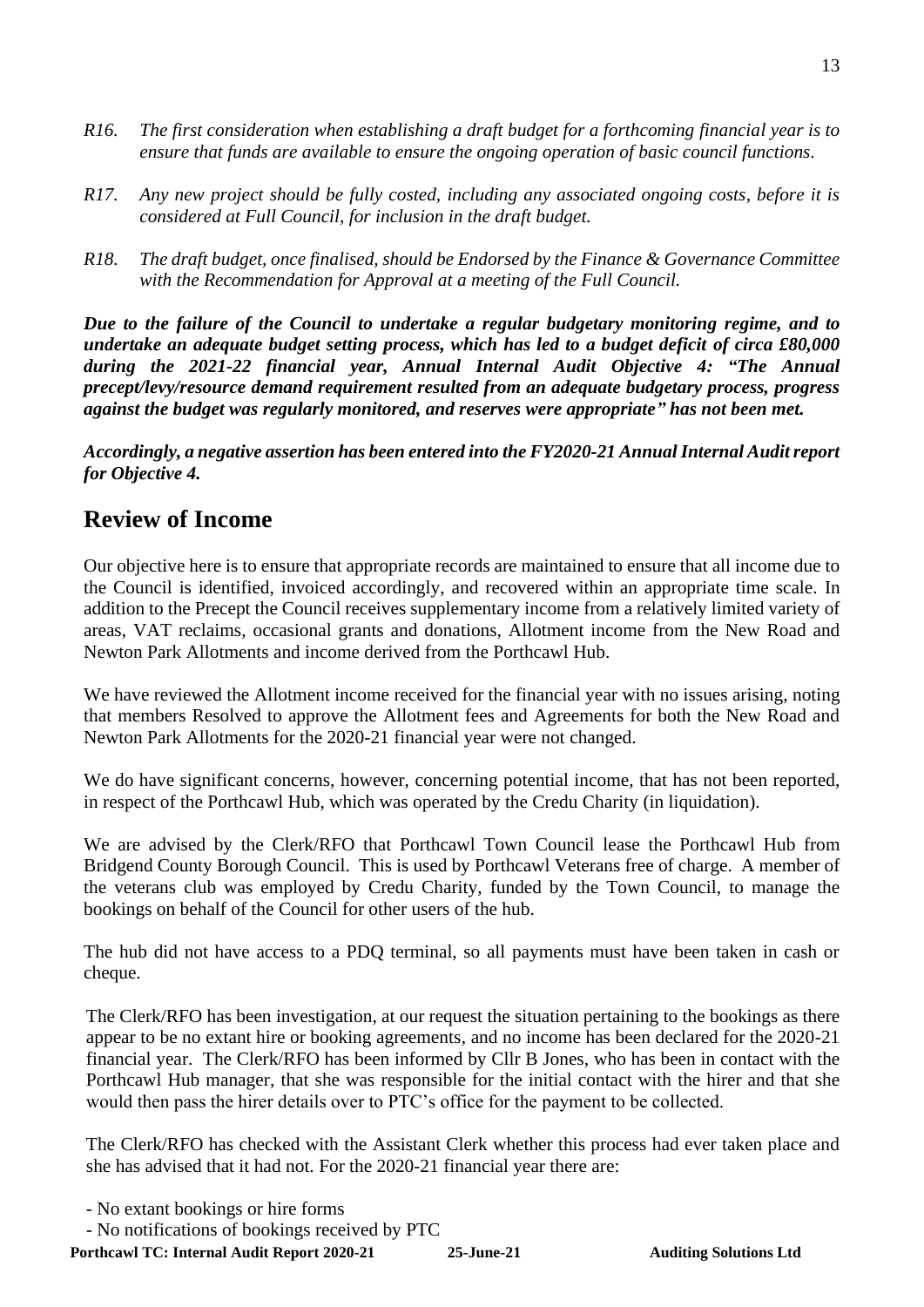- No funds received by PTC
- No accounting records relation to the Porthcawl Hub
- No reporting from the Porthcawl Hub to the Council
- No evidence of any Council management and oversite of this income stream

The Town Clerk / RFO and Cllr B Jones are continuing to investigate this situation.

Due to the failure of the Council to manage this facility, it is impossible to ascertain, whether any bookings took place during the financial, and if they did, what become of the income from those bookings. This lack of management oversite in this regard, also creates significant issues in relation to the Council's insured risks.

#### *Conclusions and recommendation*

*All the Council's income, with the exception of any potential income from the Porthcawl Hub has been correctly received and accounted for. However, the complete lack of oversite of the Porthcawl Hub has placed the Council in the position that it has no records of any person or organisation who has booked the facilities, no record of any income received and no proper records pertaining to the management and operation of this facility.*

- *R19. The Clerk / RFO in concert with the Finance & Governance Committee should undertake a formal investigation to ascertain, as far as it is possible to do so, how the Porthcawl Hub was able to operate without any oversite or monthly reporting of bookings and income to the Council.*
- *R20. The Clerk / RFO and the Finance & Governance should ascertain, as far as it is possible to do so, if any bookings were made, and if so, what happened to the income from those bookings.*

*Due to the failure of the Council to undertake appropriate management of this Council funded facility, and manage bookings correctly and protect the Council's revenue stream during the 2020- 21 financial year, Annual Internal Audit Objective 5: "Expected income was fully received, based on correct prices, properly recorded and promptly banked, and VAT was appropriately accounted for" has not been met.*

*Accordingly, a negative assertion has been entered into the FY2020-21 Annual Internal Audit report for Objective 5.*

# **Review of Petty Cash account and reporting**

Whilst the amount of spending through the petty cash account is minimal, we are required, as part of the internal audit certification process on the AGAR to confirm that all such transactions are appropriately controlled, recorded and that VAT is identified for recovery wherever appropriate.

Due to the remote nature of this review of the 2020-21 financial year it has been impossible to check the physical cash holding, however, we have noted the 2020-21 year-end reconciliation provided by the Town Clerk/RFO for the purposes of this audit, in addition to the March Income and Expenditure report produced by PML Accountants Ltd confirming the repayment of the £4.43 residual Petty Cash balance, back to the General Reserve on the 31<sup>st</sup> March 2021.

The Petty Cash Account was not maintained on an Imprest basis. We have noted the disclosure on the year-end reconciliation as at 31<sup>st</sup> March 2021: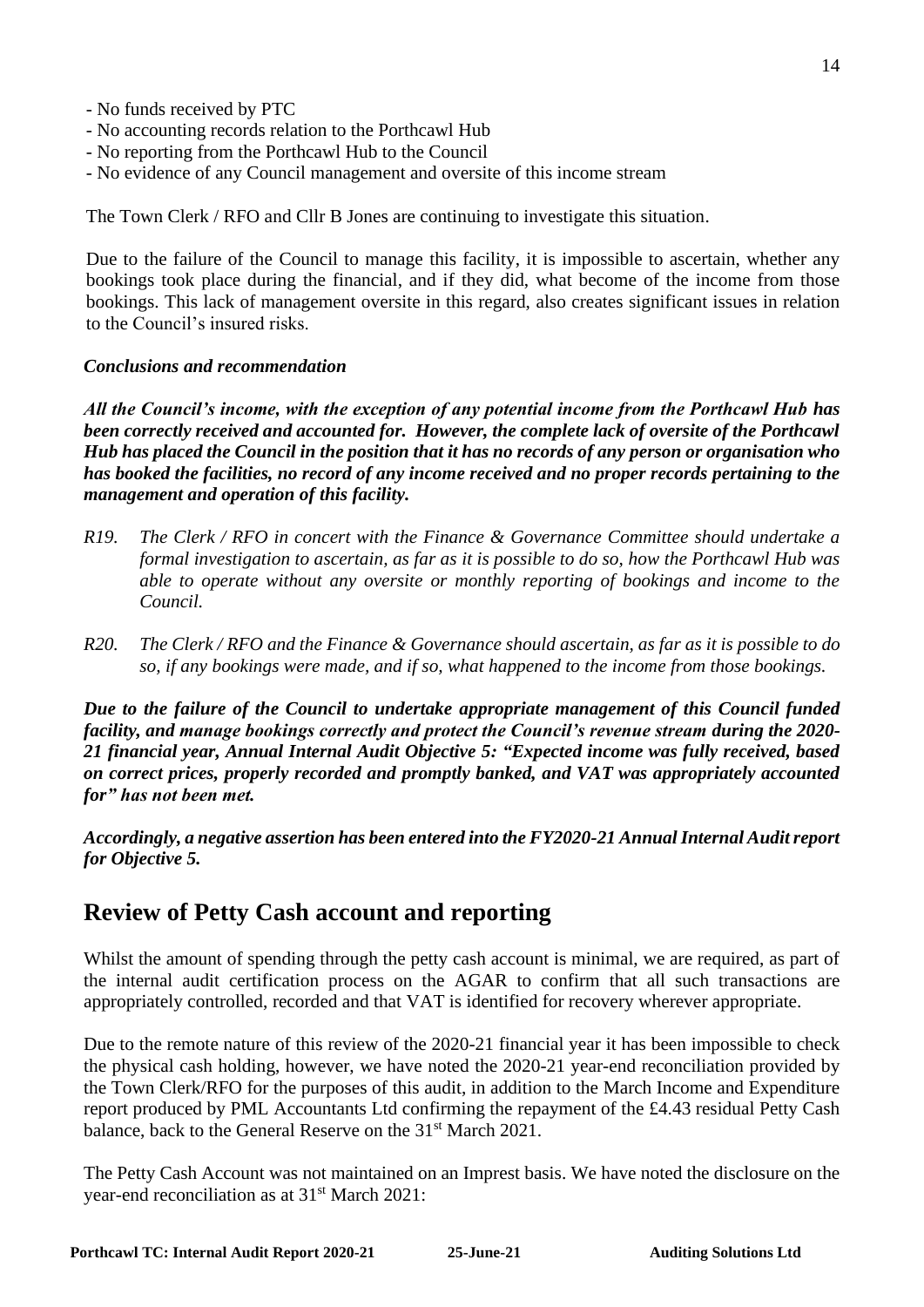Porthcawl Town Council Petty Cash holding

| Opening balance                               | £68.24 |
|-----------------------------------------------|--------|
| Less receipted payments                       | £63.81 |
| Cash at had as at 31 <sup>st</sup> March 2021 | £4.43  |
| Repaid to General Reserve 31st March 2021     | £4.43  |

The Clerk/RFO has advised us that the Council's Petty Cash system has now been closed.

### *Conclusion*

*There are no matters arising in this area of our review warranting formal comment or recommendation.*

# **Review of the management & administration of Salaries and Wages**

In examining the Council's payroll function, we aim to confirm that extant legislation is being appropriately observed as regards adherence to the Employee Rights Act 1998 and the requirements of HM Revenue and Customs (HMRC) legislation as regards the deduction and payment over of income tax and NI contributions, together with meeting the requirements of the local government pension scheme.

To meet the above objectives, we have: -

- ➢ Reviewed the contracts of employment of the Council's current employees Clerk/RFO, Assistant Clerk and the Public Convenience Attendant, noting the terms, conditions and rates of pay recorded therein;
- $\triangleright$  Noted that there have been significant staff changes during the financial year with three members of staff departing the Council;
- ➢ Noted that the Council's payroll is outsourced to professional firm of Chartered Accountants, Baker Knoyle, which produce all payroll reports, payslips and undertake HMRC RTI reporting;
- $\triangleright$  Noted that the Council's Pension administrator is NEST;
- ➢ Noted the payroll production process, which is managed by the Town Clerk/RFO, payment being made to employees by BACS, and currently to the HMRC by cheque;
- ➢ Checked the gross salaries paid to individuals for the Months of June 2020 and March 2021 with reference to staff contractual details for 2020-21; and
- ➢ Verified the detail of the net salary and third-party payments of PAYE / NI and Pension contributions by reference to payslips and payroll summary reports and the subsequent payments issued.

### *Conclusions and recommendation*

*We have noted that there is no record of the Approval of the payroll in the Minutes of the Full Council during the 2020-21 financial year. As with all other payments made by the Council in the 2020-21 financial year, payroll payments were Approved retrospectively in the 4th March 2021 meeting of the Full Council.* 

*We have reviewed the detailed payroll report, produced by Baker Knoyle, for the whole 2020-21 financial year, with no issues arising.*

**Porthcawl TC: Internal Audit Report 2020-21 25-June-21 Auditing Solutions Ltd**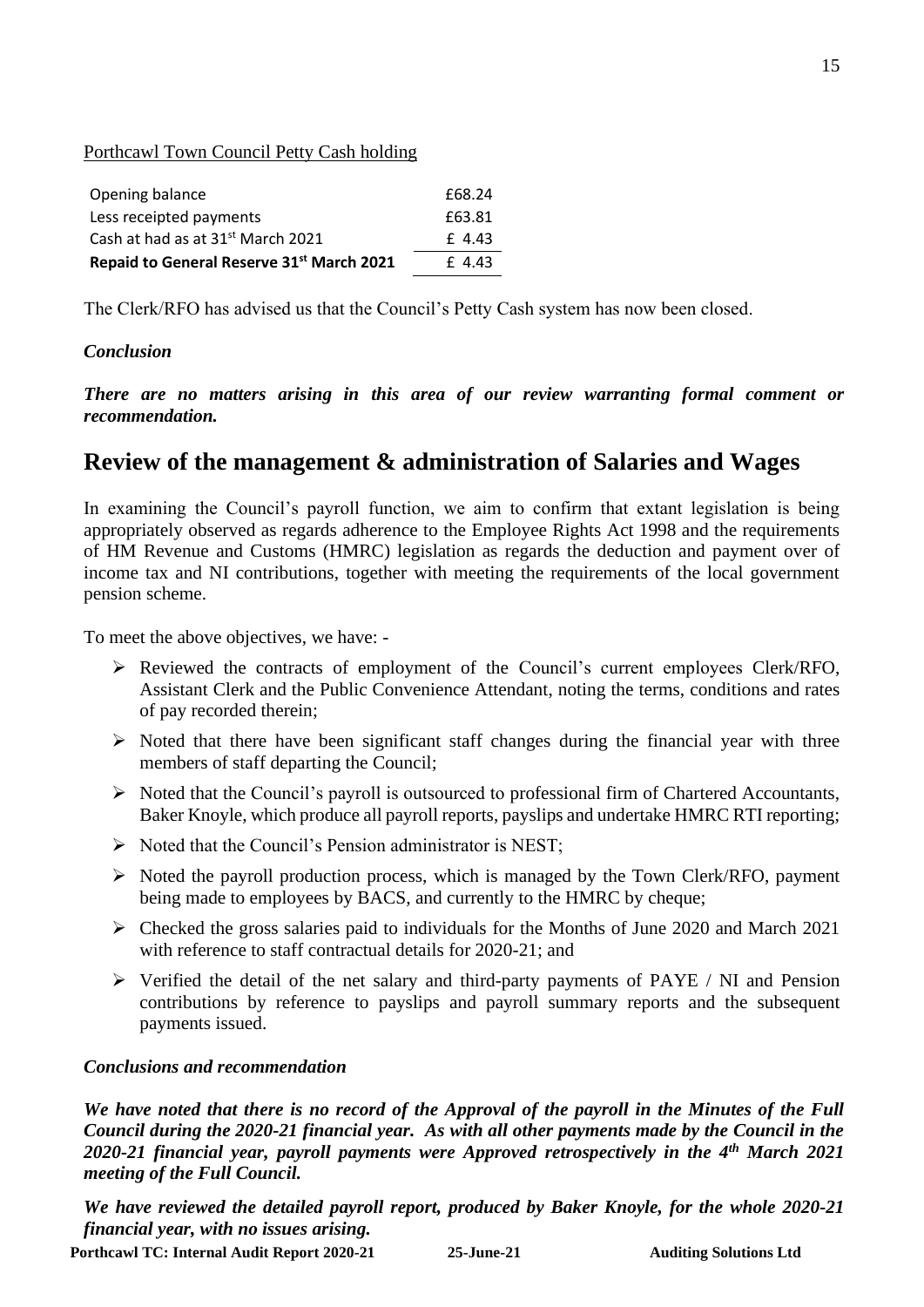*During our review of staff employment contracts, we have noted that the Clerk/RFO's Job Description is not consistent with her contract, and this should be rectified. We also note that the contracts in use are not the latest One Voice Wales Model Documents.*

- *R21. The Clerk/RFO should update the existing and all future employment contracts based on One Voice Wales model documents as soon as is practicably possible.*
- *R22. The Clerk/RFO should ensure that her Job Description is updated to correspond to her correct job title.*

# **Review of the Fixed Asset Register(s)**

The Governance and Accountability Manual requires all Councils to prepare and maintain registers of their stock of land, buildings, vehicles, furniture and equipment. The Fixed Asset Register document provided for the purposes of this audit did not meet the requirements of the practitioners guide as it was a word document which contained aggregated detail of the councils assets. There was no way to check and verify in year acquisitions and disposals to the prior year figures.

We note that the Council's Fixed Asset Register was maintained during the 2020-21 financial year by PML Accountants Ltd. We can find no record of the Fixed Asset Register being reviewed and confirmed in the 2020-21 Minutes of the Full Council or its Standing Committees.

The Fixed Asset Value recorded for the 2020-21 financial year is disclosed as £277,251 (£249,542 prior year).

Finally, in this area of our review we note that the Fixed Asset Register is not currently complete. There is an ongoing dispute with the Receiver appointed to administer the liquidation of the Credu Charity concerning the ownership of five media screens.

The Council purchased five media screens, original invoice confirms, to be utilised by the Credu Charity in Porthcawl. One has been installed at the Porthcawl Information Kiosk, and the remaining four, we are informed by the Clerk are in storage at the suppliers.

The Receiver claims that the Media Screens are the property of the Credu Charity in liquidation, however, the Council made no formal Resolution to donate the media screens to the Credu Charity.

As the Invoice for the Media Screens is in the name of the Council, and the Council paid for the Screens in full. The Council should make all possible efforts to recover its property and the items should be placed on the Council's Asset Register.

### *Conclusions and recommendation*

### *The Council should make all possible efforts to assert ownership of the media screens which it purchased and recover its property.*

- *R23. Members should instruct the Clerk/RFO to enter the media screens on the Council's Fixed Asset Register, showing the one installed screen as 'on loan from' the date installed to the date that the Credu Charity was placed into receivership.*
- *R24. Members should take all reasonable efforts to recover the property of the Council.*
- *R25. The Fixed Asset Register value stated for the 2020-21 financial year should be updated to include the net cost of the media screens as recorded on the Council's original sales invoice,*

16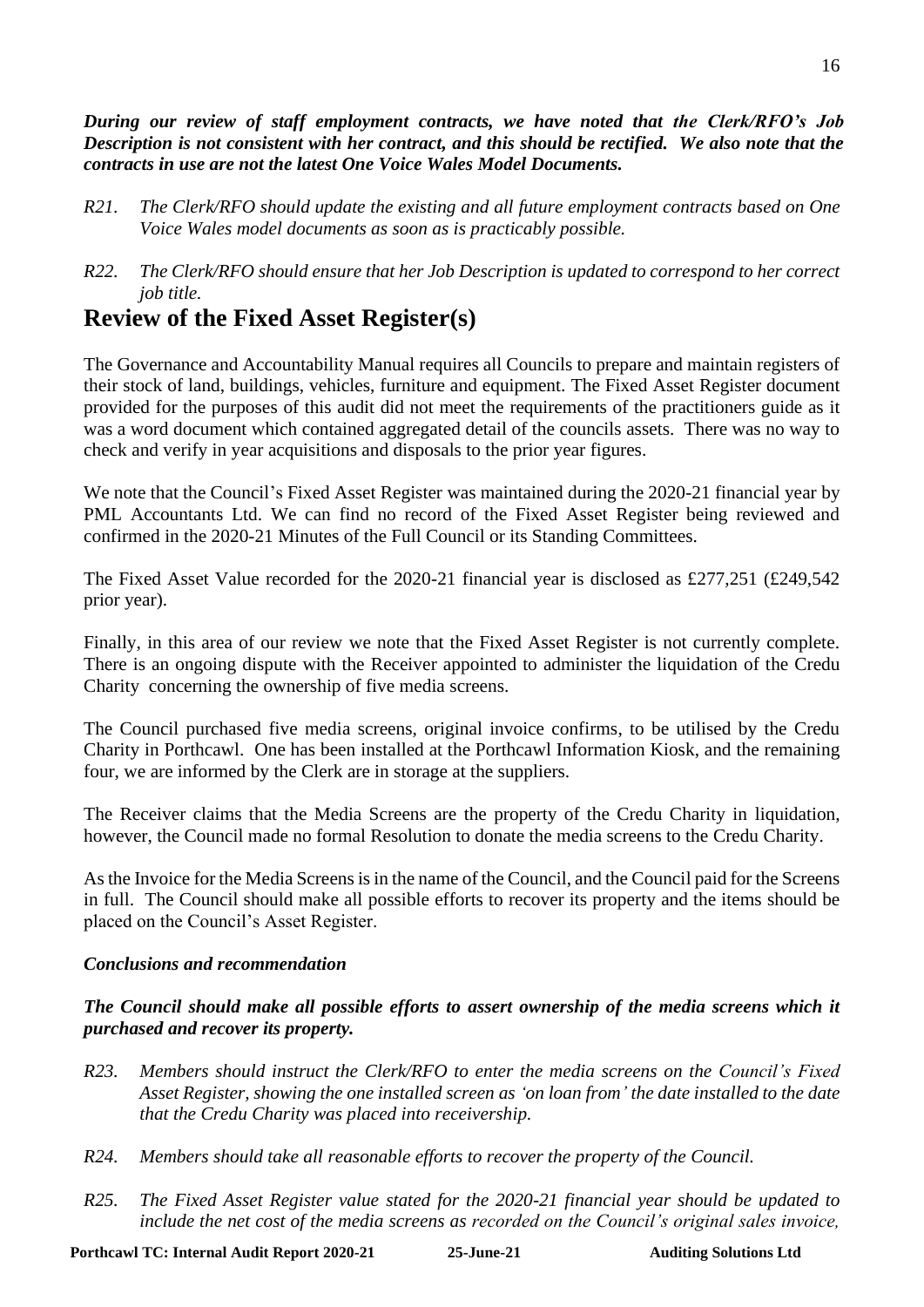*and the Account Statements updated, prior to the onward transmission of the Annual Return to the External Auditor.*

# **Review of Investments and Loans**

We aim here to ensure that the Council has appropriate investment and borrowing strategies in place and that the most advantageous interest rates are being obtained.

We note that the Council has more than £250,000 retained in its two non-interest bearing bank accounts. It does not have an Investment Strategy in place.

We advise the Council that it is obliged to protect public funds, minimise the risk of the investments as far as it is possible to do so and gain a reasonable return on investment. The Financial Services Compensation Scheme currently covers individuals and organisations with deposits of up to £85,000 in one institution, and with an annual turnover of less than £500,000.

The Clerk/RFO and Council need to identify investment opportunities in order to spread the risk of loss of the Council's funds due to bank failure, with the objective of ensuring that each of the Council's deposits is covered by the government's protection scheme". It is essential, given the volatility in the market and future uncertainty due to the ongoing Covid-19 situation that the Council works towards ensuring that the Council's deposits are de-risked and covered by the government's protection scheme, to the extent that it is possible to do so.

The Council has no loans repayable by or to it currently.

#### *Conclusion*

*We take this opportunity to remind the Clerk and Members that a maximum of £85,000, per bank, is protected by the Financial Services Compensation Scheme for organisations with a turnover of*  less than £500,000. This means that, as of the 31<sup>st</sup> March 2021 the Council continues to maintain *at least £250,000 of its funds at Risk.* 

*The unprecedented situation caused by the Covid-19 measures, and current economic uncertainty is significantly affecting financial markets, there are also significant geopolitical issues that may impact the reopening and stability of the UK and Global markets which is, in turn, causing stress upon the merchant banking system. The Council are strongly encouraged to take all necessary actions to secure its funds, expediently.*

- *R26. With over £250,000 pounds of its funds at risk, the Clerk and Members should now, move with all possible haste, to minimise the risk of having all of the Council's funds invested in one financial institution, by investing surplus funds elsewhere.*
- *R27. As the Council holds more than £100,000 on deposit it is required to develop and formally adopt an Investment Strategy to secure the public funds which it holds on deposit.*

# **Statement of Accounts and Annual Return**

The Council's financial accounts were managed, and its Annual Accounts produced by PML Accountants Ltd. We have checked and verified the Year End Accounts against supporting prime documentation and have also agreed the Accounting Statements in this year's Annual Return, which we have verified as being consistent with the accounting and other relevant supporting records.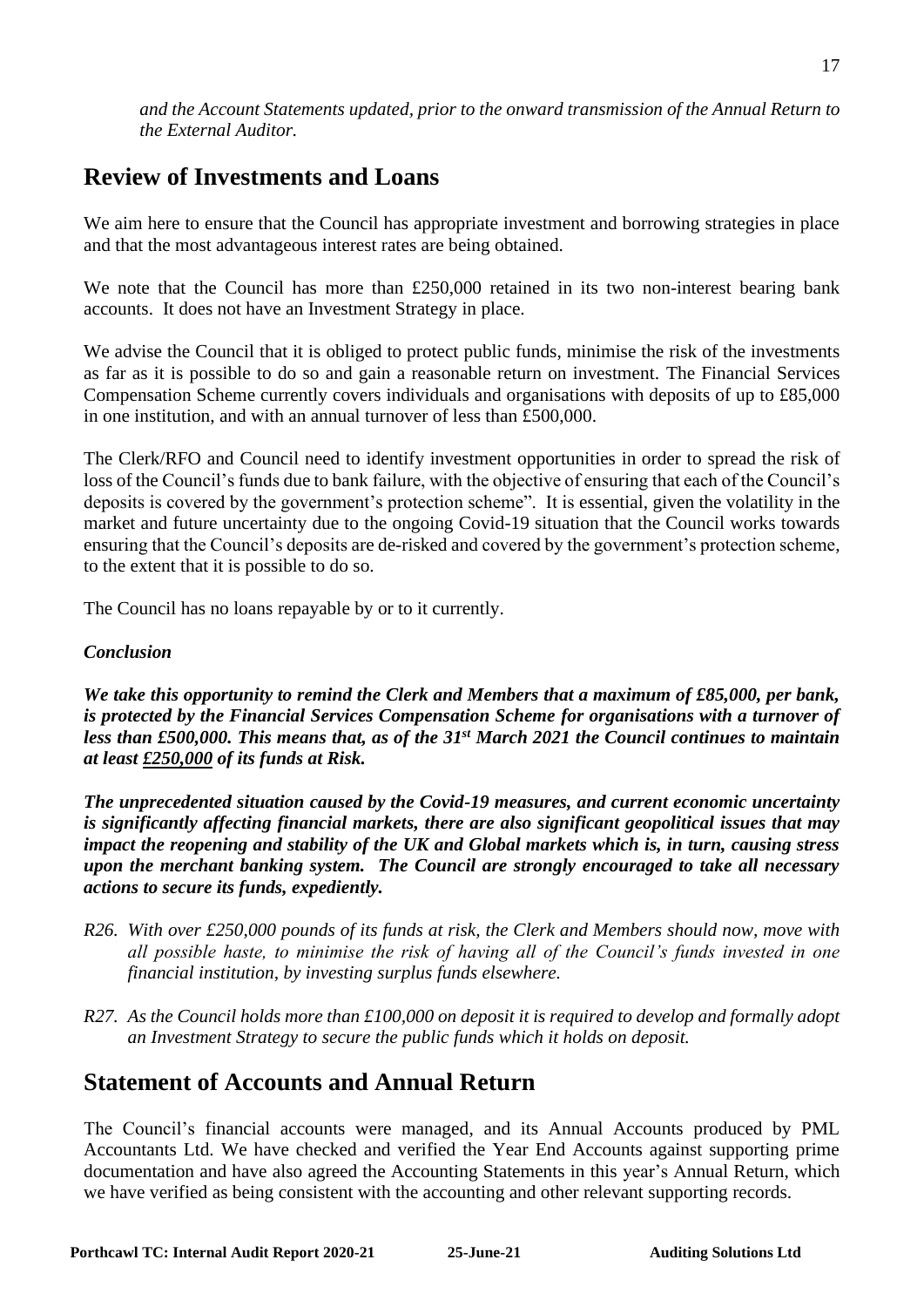We have also reviewed the procedures in place for identifying year-end debtors, creditors and accruals and agreed the detailed values recorded in the year-end Balance Sheet to the underlying records with no long-standing unpaid accounts or other issues arising.

We note that the 2020-21 year-end accounts have been well prepared by PML Accountants Ltd, however, as mentioned in this report there was a failure of the Council, for a significant period of the financial year, to formally scrutinise the Council's financial management accounts.

#### *Conclusion*

*We record that, as far as it is possible to ascertain, there are no matters arising in this area of review and, on the basis of the work undertaken during the course of our review for the year, we have "signed off" the Internal Audit Certificate in the Annual Return as follows:*

| Objective 1        | Met            |
|--------------------|----------------|
| Objective 2        | Not met        |
| Objective 3        | <b>Met</b>     |
| Objective 4        | Not met        |
| Objective 5        | Not met        |
| Objective 6        | <b>Met</b>     |
| <b>Objective 7</b> | <b>Met</b>     |
| Objective 8        | Not met        |
| Objective 9        | <b>Met</b>     |
| Objective 10       | <b>Met</b>     |
| Objective 11       | Not applicable |
|                    |                |

*We confirm that all sensitive and confidential information, including Bank Statements and Payroll information supplied electronically for the purposes of this Internal Audit has been permanently deleted from our records in compliance with the General Data Protection Regulation and Auditing Solutions Ltd., Document Retention Policy.*

*Finally, we take this opportunity to remind the Town Clerk/RFO of the requirements in relation to the documentation that should be displayed on the Council's website, together with the need to ensure compliance with the timing requirements for publication of the Notice of Public Rights to examine the Council's documentation for the financial year.*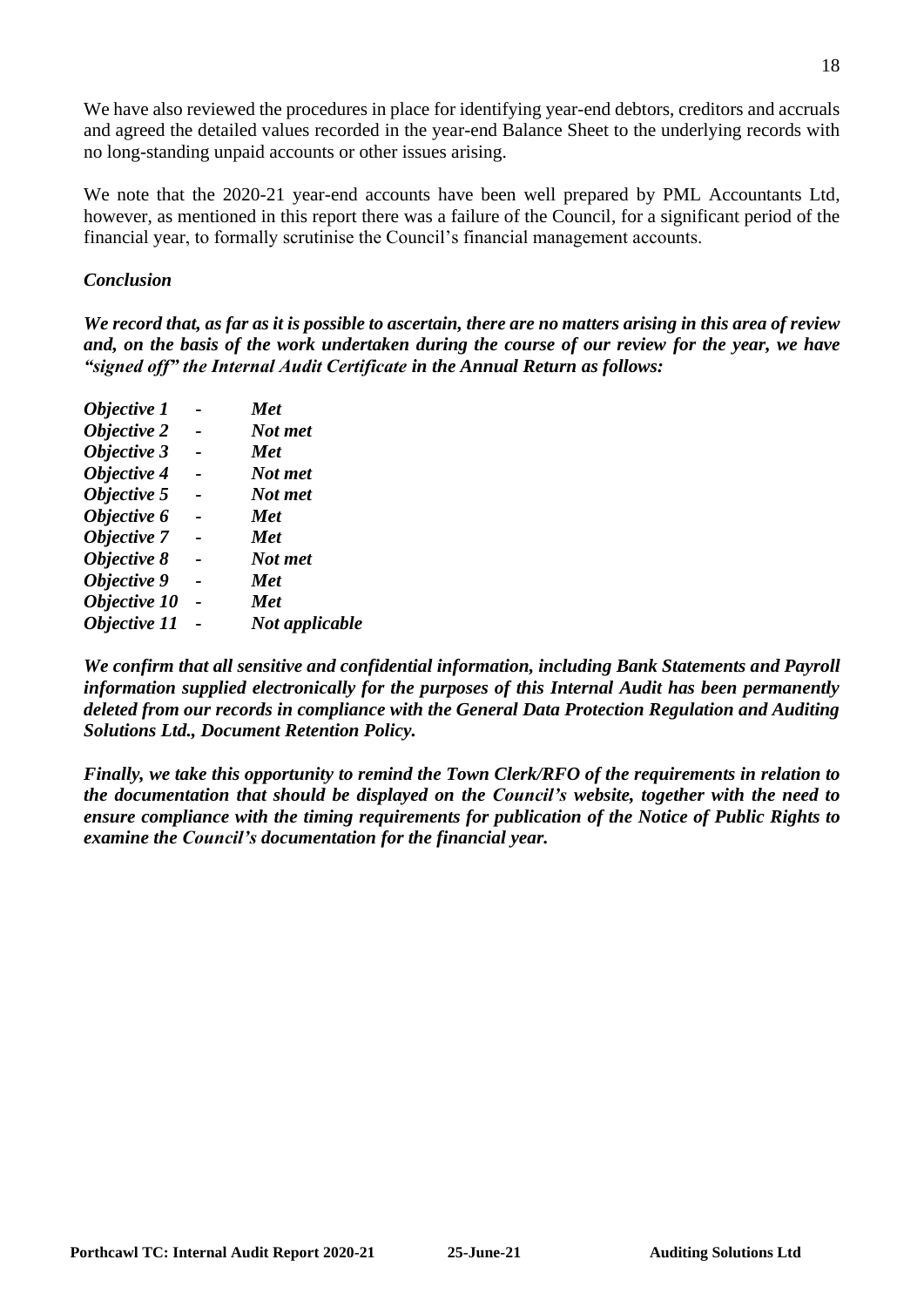| Rec.<br>No.    | <b>Recommendation</b>                                                                                                                                                                                                                                                                                                                                                                                                                                                                                                                                                                                                                      | <b>Response</b> |
|----------------|--------------------------------------------------------------------------------------------------------------------------------------------------------------------------------------------------------------------------------------------------------------------------------------------------------------------------------------------------------------------------------------------------------------------------------------------------------------------------------------------------------------------------------------------------------------------------------------------------------------------------------------------|-----------------|
|                | <b>Review of Accounting Records &amp; Bank Account Management</b>                                                                                                                                                                                                                                                                                                                                                                                                                                                                                                                                                                          |                 |
| R1             | The Town Clerk/RFO and Members should consider the acquisition of a fully functional accounting<br>package, designed specifically for Town and Community Councils, such as Rialtas Business Systems<br>Omega platform, for its current and future financial management and recording needs, including<br>regular financial reporting and budget monitoring.                                                                                                                                                                                                                                                                                |                 |
|                | <b>Review of Corporate Governance</b>                                                                                                                                                                                                                                                                                                                                                                                                                                                                                                                                                                                                      |                 |
| R2             | The Clerk / RFO must ensure that the Council's financial matters receive full and transparent scrutiny<br>by Members of the Council, either at Full Council or the Finance & Governance Committee. This<br>must include scrutiny and approval of all Bank Statements along with the corresponding bank account<br>Reconciliations, Schedule of Payments and Budget monitoring reports which should, in a council of<br>Porthcawl Town Council's size and complexity, be presented on at least a quarterly basis.                                                                                                                           |                 |
| R <sub>3</sub> | The Clerk / RFO should seek advice from One Voice Wales in regard to the 'Decision Team' situation<br>to determine whether the Council is required to make a report to the Monitoring Officer in respect of<br>the practices detailed above.                                                                                                                                                                                                                                                                                                                                                                                               |                 |
| R4             | The Clerk / RFO must ensure that all Tender and Quotation processes are managed as required by the<br>Council's Standing Orders and Financial Regulations. Members are reminded that they have no<br>authority to seek quotations or place orders for and on behalf of the Council as this process is in the<br>purview of the Clerk / RFO.                                                                                                                                                                                                                                                                                                |                 |
| R5             | With immediate effect, the Clerk / RFO should ensure that all invoices and other payment documents<br>are forwarded to the Attention of the 'Responsible Financial Officer' at the Town Council's<br>permanent address.                                                                                                                                                                                                                                                                                                                                                                                                                    |                 |
| R <sub>6</sub> | With immediate effect, the Clerk / RFO should ensure that the Council's Financial Regulations are<br>amended to require the Payments Approval process to be undertaken by the Full Council.<br>Committee's may continue to endorse a payment document with a Recommendation for Payment<br>made to Full Council, however, the Approval Process, including full scrutiny of all payment<br>documents and the uniquely identified payment schedule and all payment documents listed upon it,<br>must take place at Full Council, and Approval of the payment schedule and individual payments<br>formally recorded in the Council's Minutes. |                 |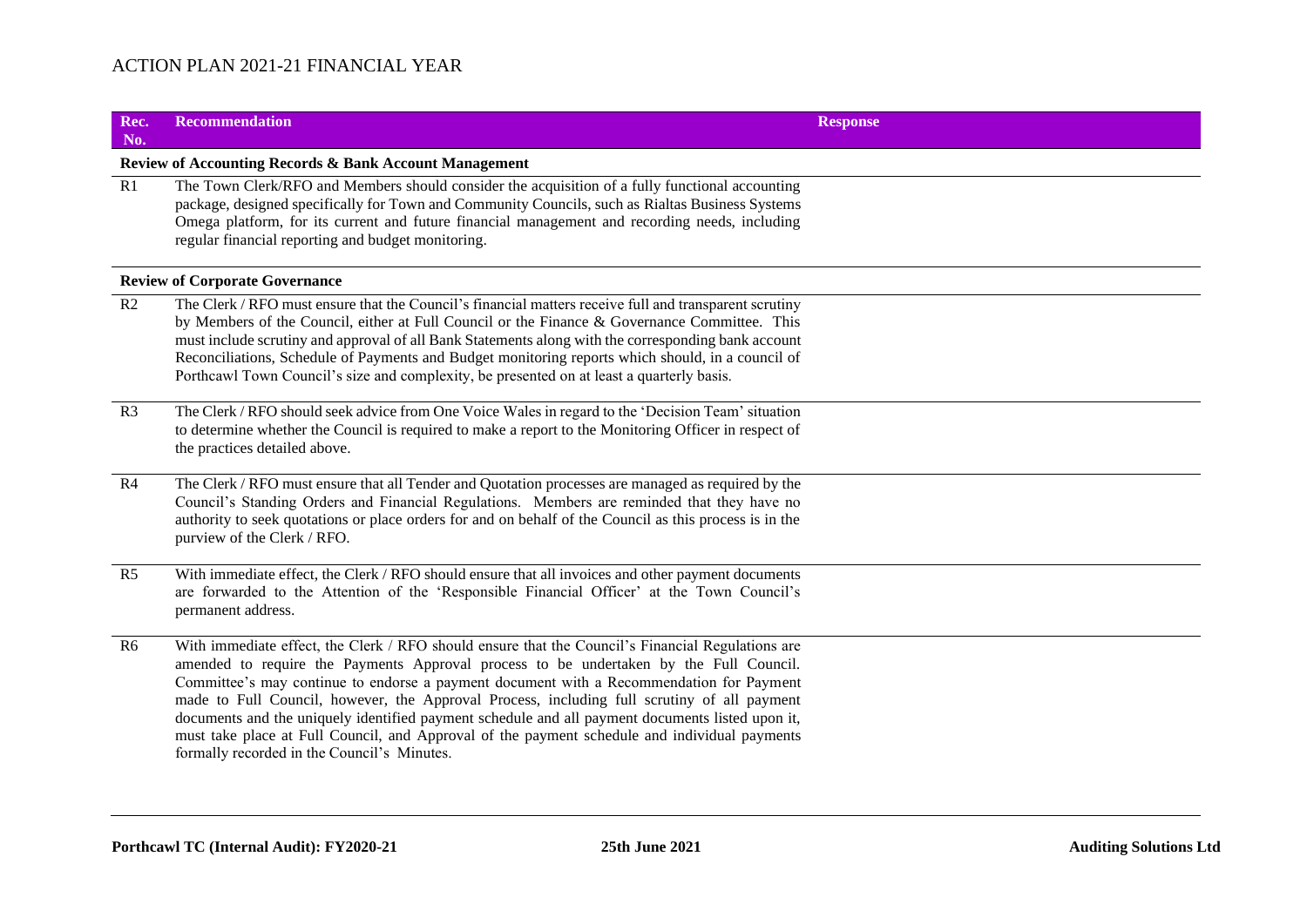| Rec.<br>No.       | <b>Recommendation</b>                                                                                                                                                                                                                                                                                                                                                                                                                                         | <b>Response</b> |
|-------------------|---------------------------------------------------------------------------------------------------------------------------------------------------------------------------------------------------------------------------------------------------------------------------------------------------------------------------------------------------------------------------------------------------------------------------------------------------------------|-----------------|
| R7.               | Council business may only be undertaken at formally convened meetings of the Full Council or its<br>Standing Committees according to the Standing Orders, Financial Regulations and all items of<br>business to be discussed must be published on the corresponding Agenda. In-camera meetings which<br>predetermine the decisions of the Council, and which subvert the democratic process are not<br>permissible.                                           |                 |
| R8.               | The Correct procedure for maintaining matters deemed 'Confidential' or sensitive should be treated<br>in the correct manner as indicated above. A detailed explanation of this process is contained within<br>the reference book 'Local Councils Explained' in chapters 10 and 11. The Town Clerk/RFO should<br>familiarise herself with this process, either via reference to the above named book, or by seeking<br>guidance from One Voice Wales, or both. |                 |
|                   | <b>Review of Expenditure &amp; VAT</b>                                                                                                                                                                                                                                                                                                                                                                                                                        |                 |
| R9.               | The Clerk/RFO should ensure that VAT Reclaims are made on a quarterly basis, rather than annually,<br>as befitting the Council's turnover to ensure that cashflow is optimised.                                                                                                                                                                                                                                                                               |                 |
|                   | <b>Review of Assessment and Management of Risk</b>                                                                                                                                                                                                                                                                                                                                                                                                            |                 |
| R <sub>10</sub> . | The Town Clerk/RFO must develop playground inspection forms to be used by any person responsible<br>for conducting playground inspections on behalf of the council. These forms must be retained for the<br>minimum period required by law (this may be undertaken electronically).                                                                                                                                                                           |                 |
| R <sub>11</sub> . | The Town Clerk/RFO and Members should consider providing appropriate playground inspectors<br>training to persons responsible for conducting playground inspections on behalf of the Council.                                                                                                                                                                                                                                                                 |                 |
| R <sub>12</sub> . | The Town Clerk/RFO and Members should establish a reasonable and proportionate playground<br>inspection regime and associated time-based, fault escalation process with the Operations Committee.<br>Both for non-conformities identified in the Annual Independent Inspection and the routine<br>inspections.                                                                                                                                                |                 |
| R <sub>13</sub> . | The Town Clerk/RFO should develop a Playground Management Policy, to be Reviewed and Adopted<br>by Members. (An example of such a document may be found via the following link:<br>https://tidworthtowncouncil.gov.uk/wp-content/uploads/2020/11/Playground-Risk-Management-<br>$v1.pdf$ )                                                                                                                                                                    |                 |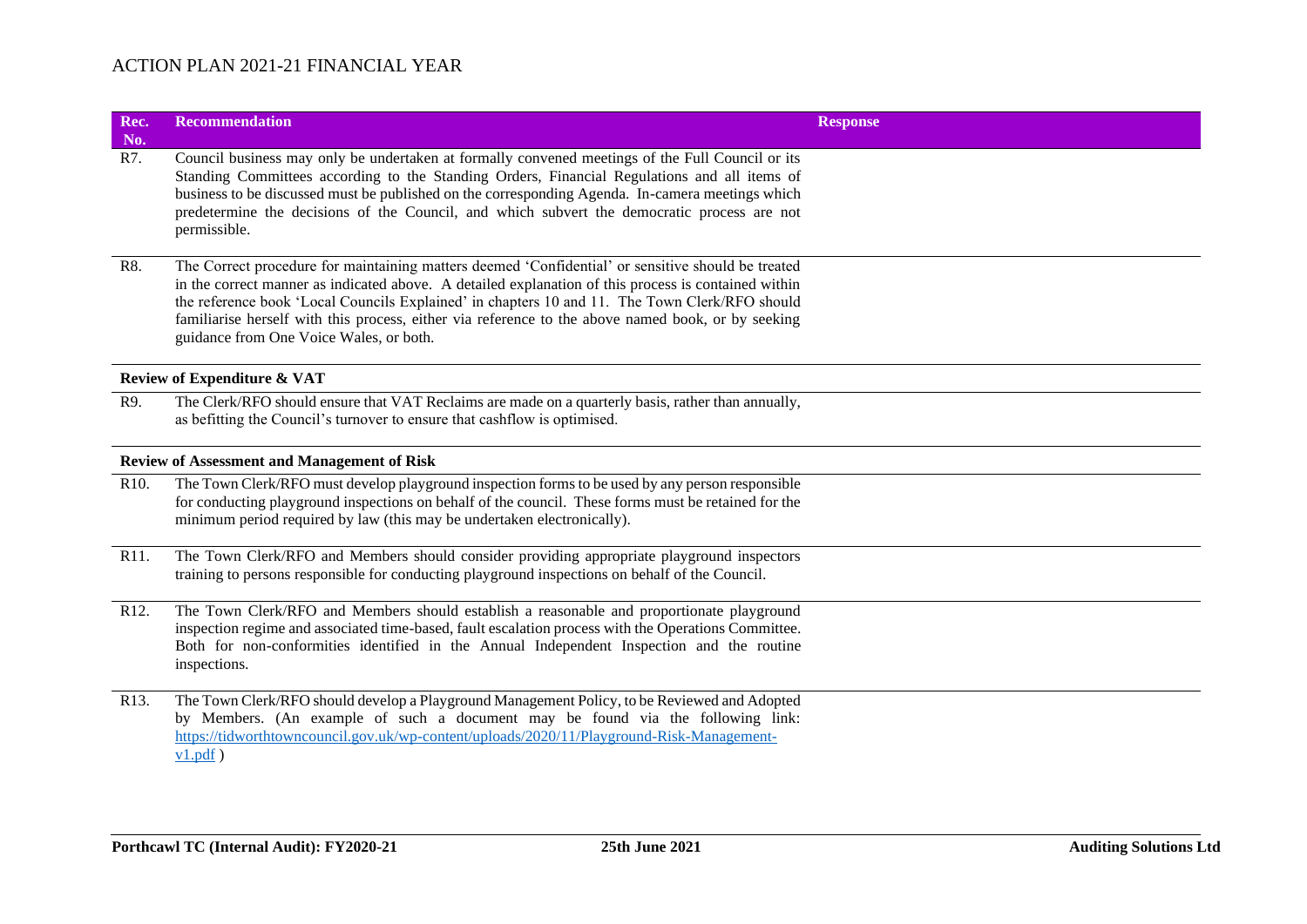| Rec.<br>No.                                                     | <b>Recommendation</b>                                                                                                                                                                                                                                                                         | <b>Response</b>        |  |  |
|-----------------------------------------------------------------|-----------------------------------------------------------------------------------------------------------------------------------------------------------------------------------------------------------------------------------------------------------------------------------------------|------------------------|--|--|
|                                                                 | <b>Review of Budgetary Controls &amp; Reserves</b>                                                                                                                                                                                                                                            |                        |  |  |
| R <sub>14</sub> .                                               | At a bare minimum at each meeting of the Full Council, Members should be presented with an Income<br>and Expenditure report and a Budget Vs. Actual report. Members should scrutinise these reports, and<br>formally Resolve to Note and Approve these items in the Minutes of their meeting. |                        |  |  |
| R <sub>15</sub> .                                               | The Budget setting and Precept determination process should be managed by the Clerk/RFO. A<br>schedule of formal budget setting meetings should be published, usually during Finance $\&$<br>Governance Committee meetings which are formally minuted.                                        | Response: Implemented. |  |  |
| R <sub>16</sub> .                                               | The first consideration when establishing a draft budget for a forthcoming financial year is<br>to ensure that funds are available to ensure the ongoing operation of basic council functions.                                                                                                |                        |  |  |
| R17.                                                            | Any new project should be fully costed, including any associated ongoing costs, before it is considered<br>at Full Council, for inclusion in the draft budget.                                                                                                                                |                        |  |  |
| R <sub>18</sub> .                                               | The draft budget, once finalised, should be Endorsed by the Finance & Governance Committee with<br>the Recommendation for Approval at a meeting of the Full Council.                                                                                                                          |                        |  |  |
|                                                                 | <b>Review of Income</b>                                                                                                                                                                                                                                                                       |                        |  |  |
| R <sub>19</sub> .                                               | The Clerk / RFO in concert with the Finance & Governance Committee should undertake a formal<br>investigation to ascertain, as far as it is possible to do so, how the Porthcawl Hub was able to operate<br>without any oversite or monthly reporting of bookings and income to the Council.  |                        |  |  |
| R20.                                                            | The Clerk / RFO and the Finance & Governance should ascertain, as far as it is possible to do so, if<br>any bookings were made, and if so, what happened to the income from those bookings.                                                                                                   |                        |  |  |
| Review of the management & administration of Salaries and Wages |                                                                                                                                                                                                                                                                                               |                        |  |  |
| R21.                                                            | The Clerk/RFO should update the existing and all future employment contracts based on One Voice<br>Wales model documents as soon as is practicably possible.                                                                                                                                  |                        |  |  |
| R22.                                                            | The Clerk/RFO should ensure that her Job Description is updated to correspond to her correct job<br>title.                                                                                                                                                                                    |                        |  |  |